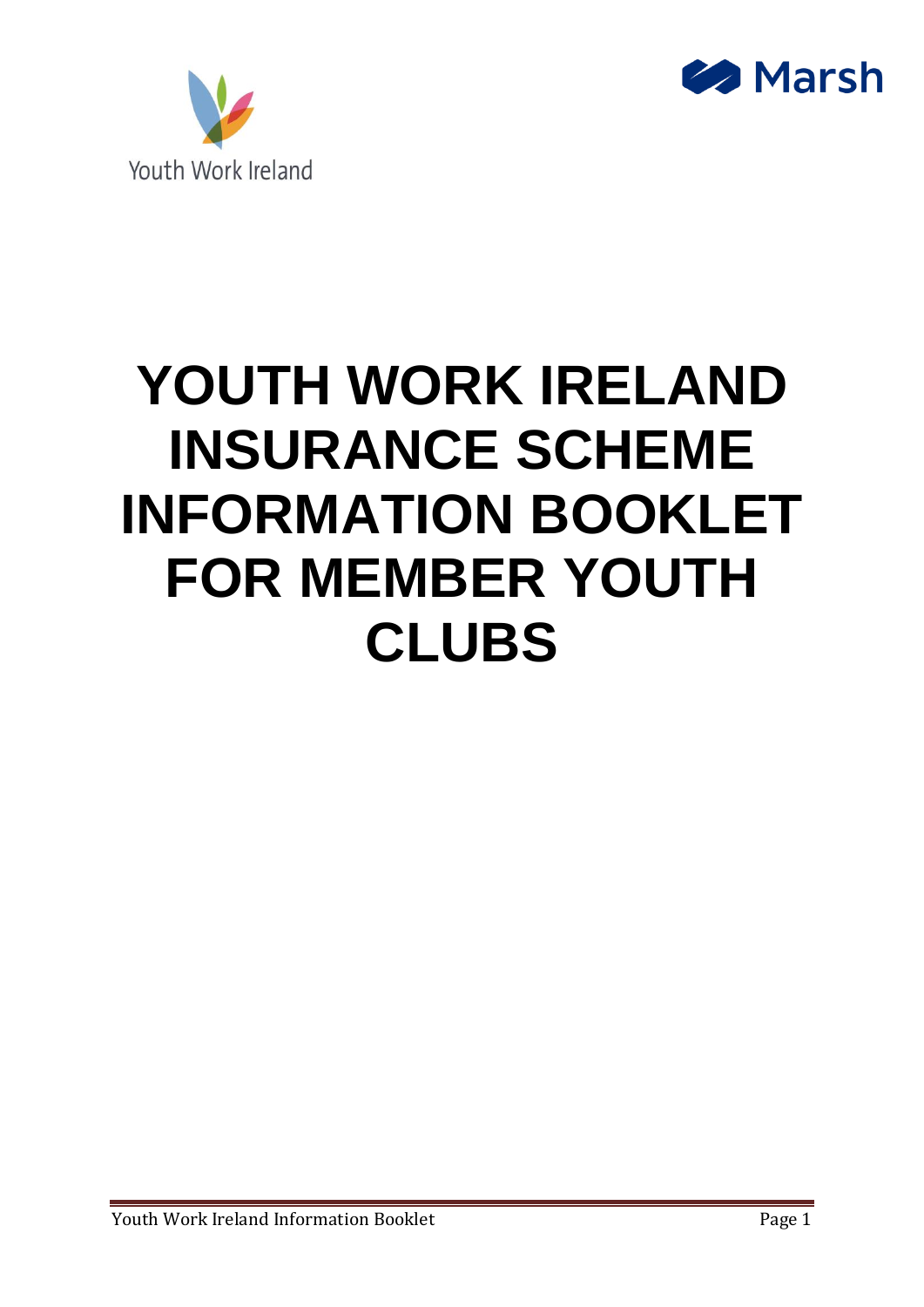



# **Contents**

- 1. Introduction
- 2. How to avail of the facility
- 3. Insurance cover
- 4. Activities which are covered
- 5. Trips to commercial activity centres
- 6. Activities for which additional covers are available
- 7. Excluded activities which YWI Scheme will not cover
- 8. What is NOT covered by the facility
- 9. Insurance Queries
- 10. Frequently Asked Questions
- 11. Safety Guidelines
- 12. Planning an Event
- 13. Visits and Outings
- 14. Claims Procedures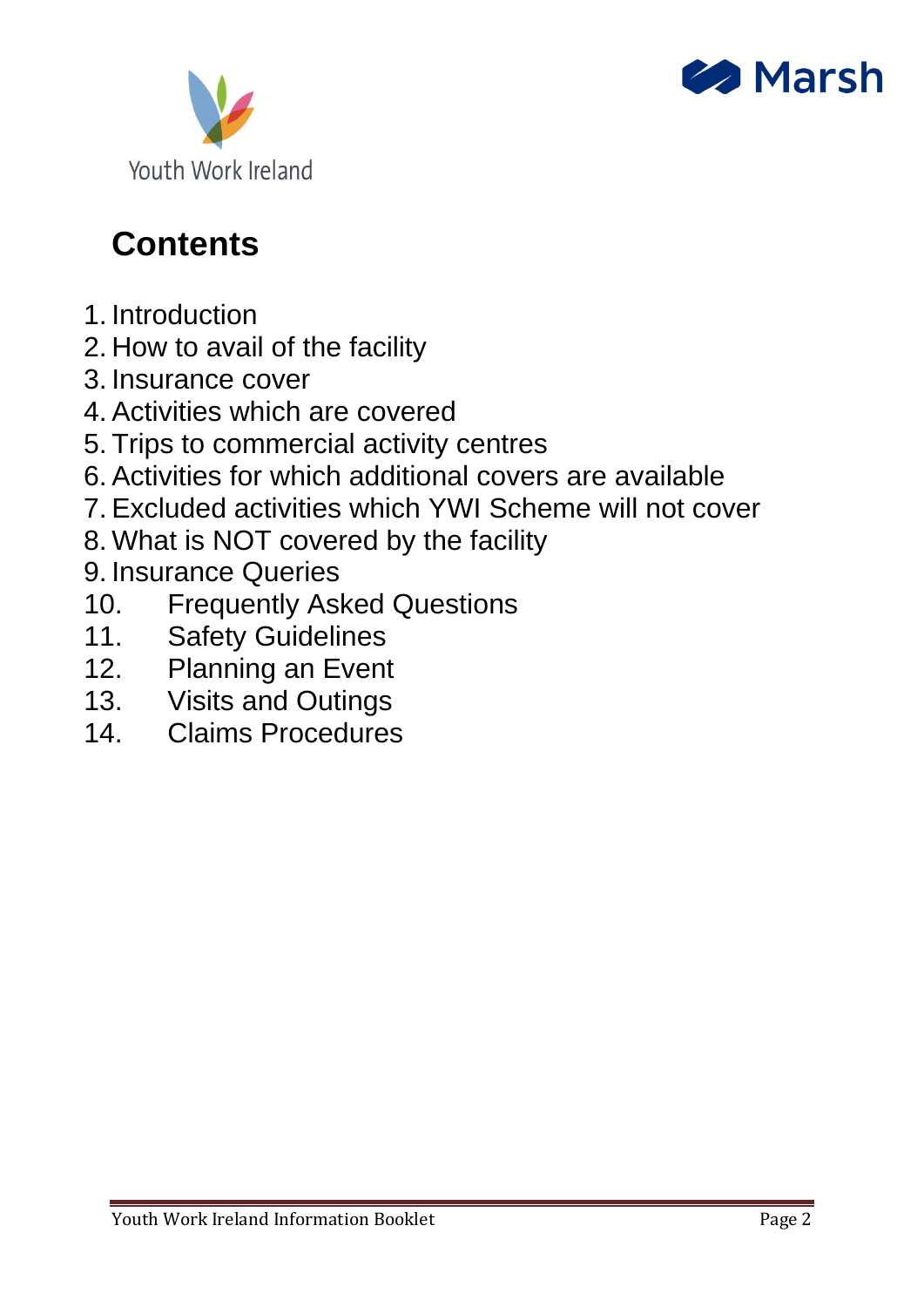



## **INTRODUCTION**

For your benefit Youth Work Ireland (YWI) has arranged an insurance scheme for affiliated member Youth Clubs. The YWI insurance scheme allows Youth Clubs to benefit from the "bulk buying power" of coming together with all other affiliated member clubs. Marsh Ireland have been appointed as the insurance broker for the Youth Work Ireland insurance scheme, we are a leading insurance broker to the community, voluntary and charitable sector and believe that working with our vast experience, knowledge and expertise within the sector should reduce waiting times and increase efficiency in the administration of your scheme.

Youth Work Ireland believe that to enable young people to maximise their involvement in a youth club it is important that there is a variety of activities available to cater for their needs and wants. To facilitate the undertaking of these activities careful attention to planning and administration on the part of the youth leaders is important, particularly in terms of their own and youths welfare and safety during activities. In this booklet you will find details of the YWI insurance scheme which includes details of the covers which apply to your club, the activities which are catered for, and indeed those which are not automatically catered for. In addition you will find Health & Safety Information which may be useful to you.

This facility only provides liability covers and does not cater for property or equipment and should you require cover for property please contact Marsh Ireland on (01) 2026000. For all queries which relate to the insurance scheme please contact your Local Youth Service who will be able to assist you.

The purpose of the insurance scheme is to indemnify YWI, Youth Clubs, youth club leaders and members in respect of their legal liability for accidental bodily injury to persons or damage to their property and the policy caters for legal liability for accidents or injuries which leaders or members suffer once they are delivering or partaking in agreed activities on behalf of YWI.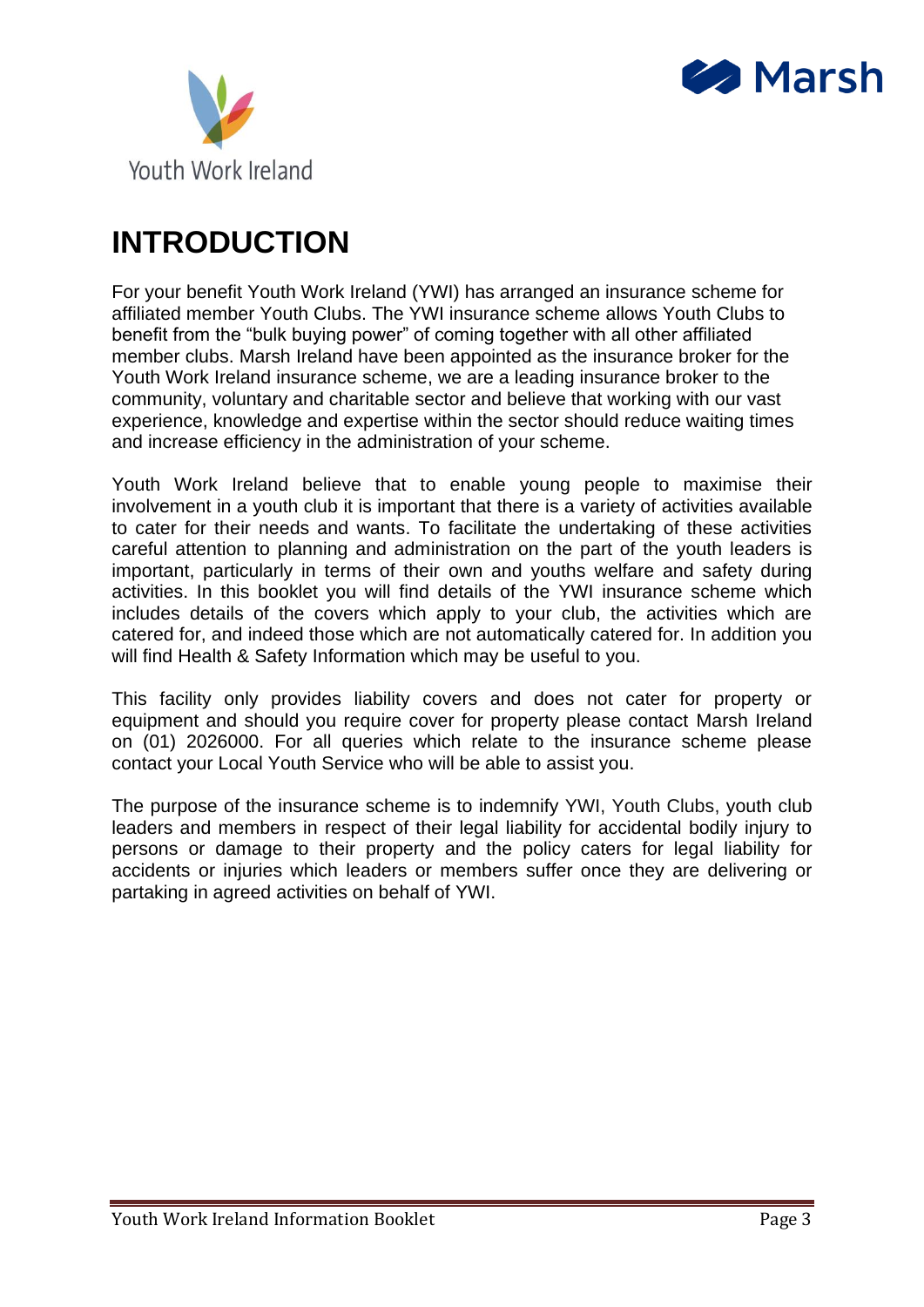



## **HOW TO AVAIL OF THE INSURANCE FACILITY**

Youth Clubs wishing to join the YWI insurance scheme will: -

- $\checkmark$  Meet the criteria for Youth Club practices and affiliation set out by the Local Youth Service
- $\checkmark$  Complete documentation (Affiliation Form) and pay the appropriate premium
- $\checkmark$  Submit all relevant documentation and premium to the Local Youth Service, who in turn will forward these to Youth Work Ireland to be processed.
- ✓ The affiliation to Youth Work Ireland is through the local Member Youth Service and clubs will need to comply with all relevant governance and legislative requirements. Support for this comes through the local contact and completing the NQSFVLYG.

#### **PLEASE NOTE:**

- Insurance cover for a Youth Club is **NOT IN FORCE** until the necessary documentation and payments are received by Youth Work Ireland.
- A Youth Club may register with YWI through the Local Youth Service. This provides access to a number of club services from YWI National Office but **DOES NOT IMPLY ANY COVER UNDER THE YWI INSURANCE SCHEME.**
- YWI does not offer a 'Top Up' facility to youth clubs insured through Community Association or Parish Council Policies. A review of the levels of cover provided for Youth Clubs under these arrangements highlighted a number of inadequacies. Youth Clubs in this category will now be required to take full membership of YWI insurance scheme, thus ensuring that they have the appropriate lever of cover for the range of activities in which they are engaged.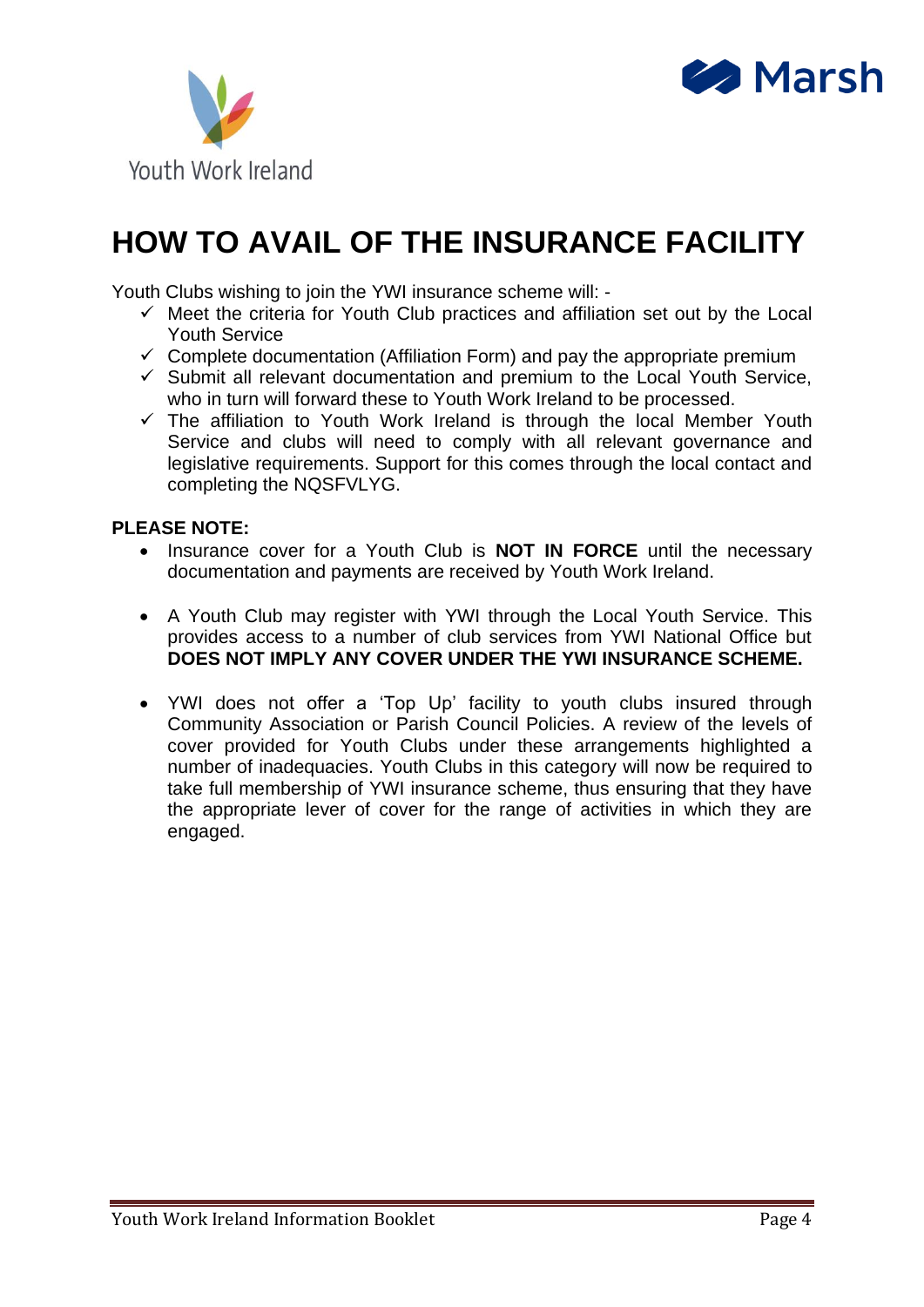



### **INSURANCE COVER**

#### **Period of Insurance**

1st January 2022 –  $31<sup>st</sup>$  December 2022. This booklet will be updated annually in November and ready for the insurance year beginning in January.

#### **Public Liability**

#### **Indemnity Limit** €6,500,000 Any One Occurrence

Indemnity in respect of legal liability for claims brought against the YWI, Youth Clubs, leaders or members, by either members of the youth club or members of the Public as a result of accidental bodily injury, illness or disease suffered as a result of negligence of the Youth Club (including leaders and members)

#### **Products Liability**

#### **Indemnity Limit** €6,500,000 Any One Period of Insurance

Indemnity in respect of legal liability for claims brought against YWI, Youth Clubs, leaders or members, by either members of the youth club or members of the Public as a result of accidental bodily injury, illness or disease suffered as a result of goods supplied (including food and drink)

#### **Employers Liability (including volunteers)**

#### **Indemnity Limit** €13,000,000 Any One Occurrence

Indemnity in respect of legal liability for claims brought against YWI, by any Employers and Volunteers working for and on behalf of the YWI and Youth Clubs as a result of accidental bodily injury, illness or disease suffered as a result of negligence of the YWI and Youth Club (including leaders and members)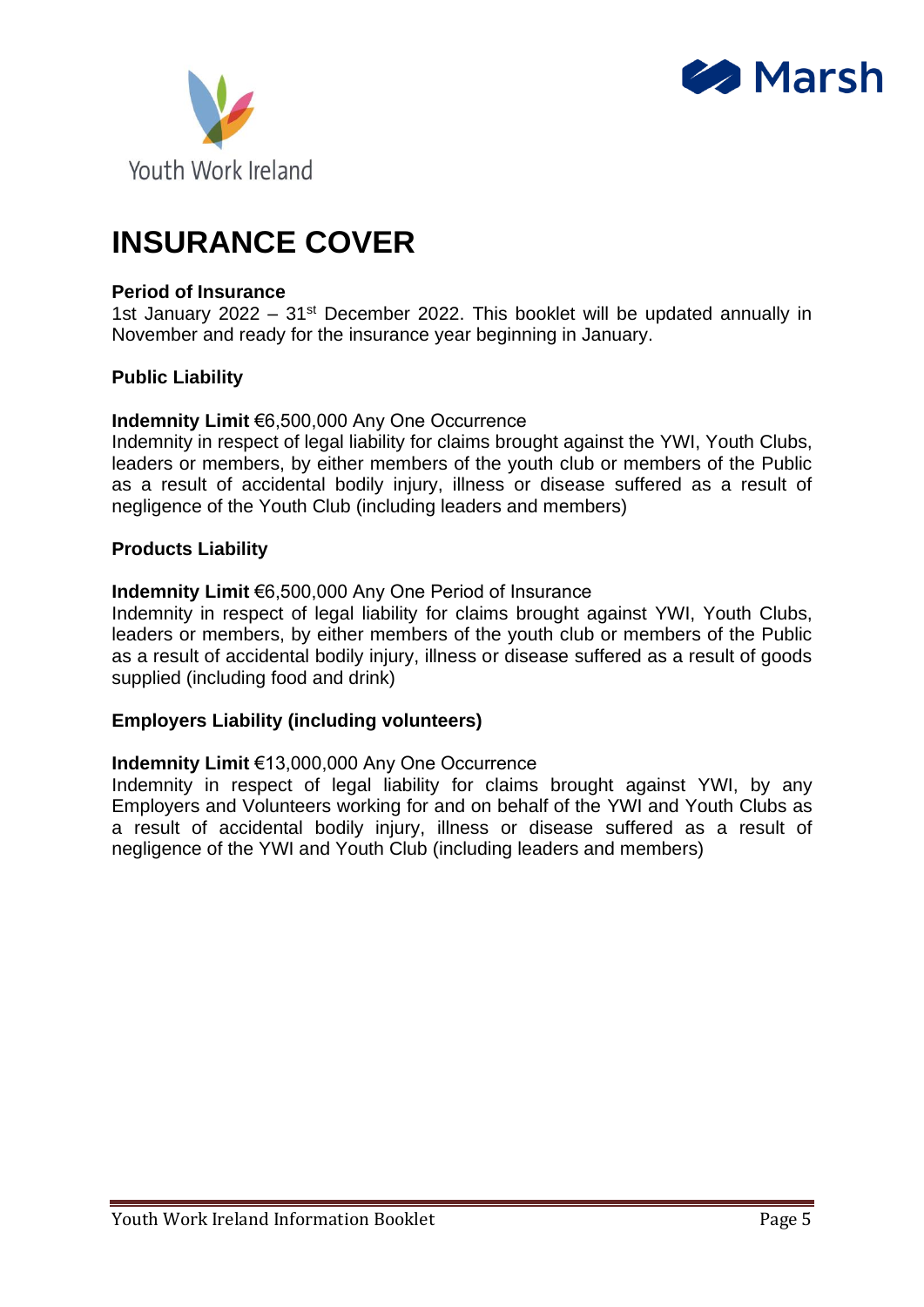



### **ACTIVITIES WHICH ARE COVERED**

**Please note that for all activities that are covered or for which you may require further cover that you ensure the Youth Club has proper supervision for the participants at all times and that the activities being undertaken by participants are within their capabilities. That volunteers or tutors have the appropriate skills, competency and knowledge. All activities should be planned and appropriate controls in place. Parents should have provided informed consent to either an agreed programme for club nights or by specific consent for offsite and other activities. For some activities further guidance will be available through our offsite and activities guidelines which is in development in 2020, advice can be sought in the first instance from your local contact. If you are organising an overseas trip/visit or exchange please contact our insurers and your local region for advice (Lergas provide good information on foreign exchanges)**

**The following are typical Youth Club Activities which are covered by the YWI insurance scheme for member's participation: -**

- $\checkmark$  Achievement / Focus Days
- $\checkmark$  After school club (Excluding NASS network)
- $\checkmark$  Amenity areas visits to
- $\checkmark$  Art competitions / Festivals / Arts and Crafts
- $\checkmark$  Assisting children with homework
- $\checkmark$  Basketball
- $\checkmark$  Bands Playing in
- $\checkmark$  Beauty / Make up classes
- $\checkmark$  Bird Watching
- ✓ Board games
- $\checkmark$  Boats / Barge trips (excluding vessels in excess of 16ft)
- $\checkmark$  Booklets / Newsletters (Preparing and distributing)
- ✓ Bowling
- $\checkmark$  Car boot sale
- $\checkmark$  Cakes (making and selling)
- $\checkmark$  Camping
- $\checkmark$  Camps Abroad (Within territorial limits)
- ✓ Canoeing / Kayaking (Grade 1 to 3 only) with qualified instructors
- oniy) with qua<br>Carol singing
- ✓ Camogie
- $\checkmark$  Cards (Making and selling)
- $\checkmark$  Careers seminar (Organisation of / Participating in)
- $\checkmark$  Ceili and set dancing
- ✓ Chair games
- ✓ Children's parties
- $\checkmark$  Clean ups riverbanks, park, beaches (if organised by Club)
- ✓ Club exchanges
- $\checkmark$  Coffee shop services (tea, coffee, biscuits etc. at club activities) (health and Safety and Basic Food Hygenie)
- $\checkmark$  Collections Church gate, door to door within rules and Legislation (finance procedures, Charity Legislation, CRA guidelines.
- $\checkmark$  Club outings Trips to the theatre / cinema etc.
- $\checkmark$  Computers Use of (with assistance of qualified person(s))
- ✓ Cookery classes (Basic Food Hygiene applies)
- $\checkmark$  Co-operation North exchanges
- $\checkmark$  Darts (Playing / Organising)
- $\checkmark$  Decorating senior citizens home (subject to details)
- $\checkmark$  Discos running of (including junior discos)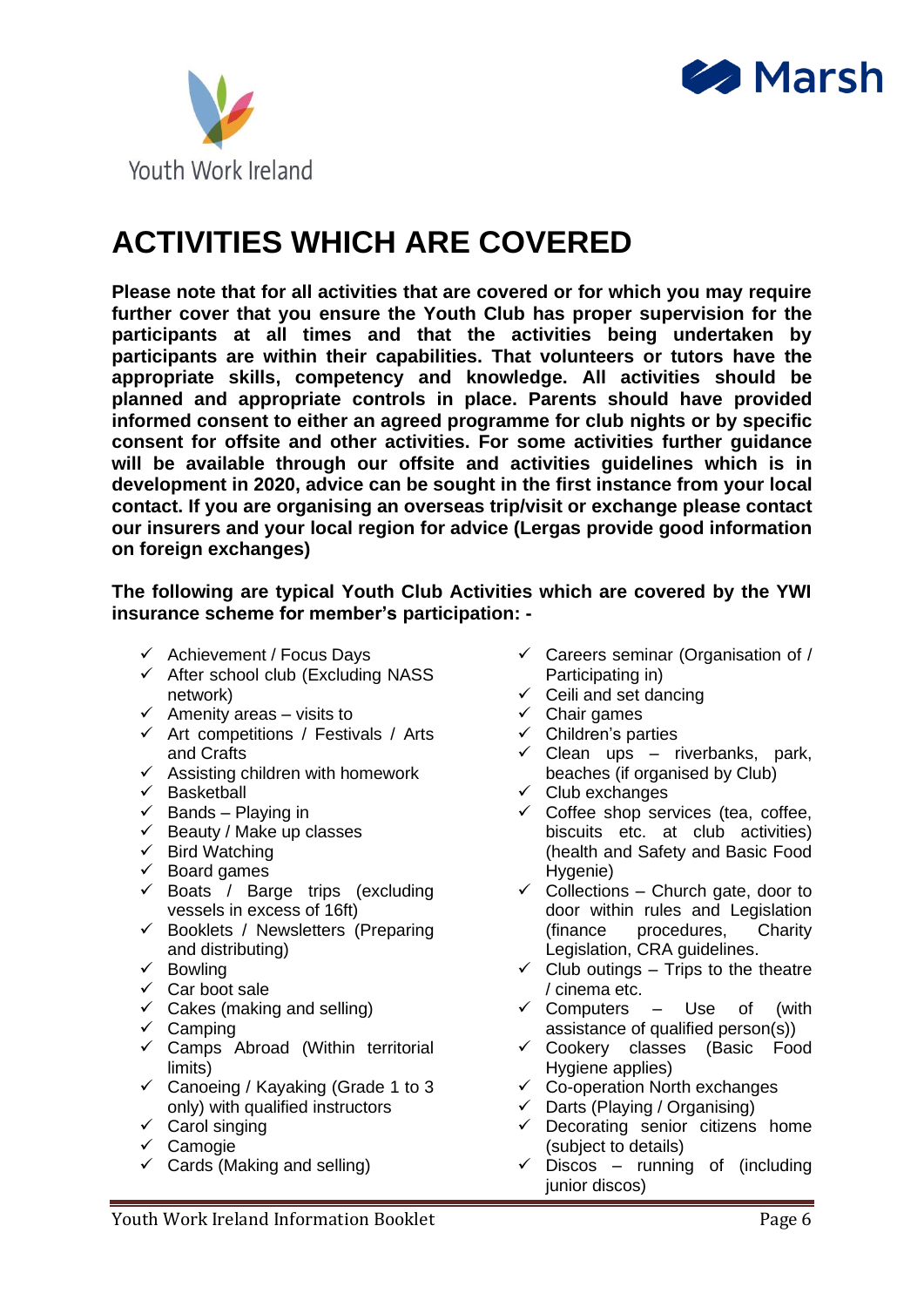



- $\checkmark$  Discussion group
- ✓ Drama
- ✓ Drugs Awareness seminar (Organisation of / Participation of) specific parental consent should be sought for personal health related talks
- $\checkmark$  Day trips Organisation of (subject to details)
- ✓ Displays
- $\checkmark$  Exhibitions
- $\checkmark$  Environmental projects
- ✓ Farm visits (small groups supervised by club leaders)
- ✓ Field trips (small groups supervised by club leaders)
- $\checkmark$  Films/ Slides showing of
- $\checkmark$  First aid classes in and administration of (by qualified person(s))
- $\checkmark$  Fishing riverbank (supervised)
- $\checkmark$  Forest walk (along existing nature trail)
- $\checkmark$  Fun games (suitable for use in a Youth Club setting)
- ✓ Gaelic Football
- ✓ Musical instruments
- $\checkmark$  Gymnastics (supervised by qualified person(s)
- ✓ Handball
- $\checkmark$  Health Guide Awareness/ Information evening (is likely to require parental consent)
- $\checkmark$  Helping the elderly (i.e. Community week)
- $\checkmark$  Hill walking
- ✓ Hostelling
- ✓ Hurling/ Hockey
- ✓ Helping disabled (subject to details)
- ✓ Invited guests at functions
- ✓ Inter club events (between affiliated YWI clubs)
- ✓ Irish dancing
- $\checkmark$  Issuing An Oige Cards
- $\checkmark$  Interviews (mock) conducting of
- ✓ Jumble sales
- ✓ Keep fit/ Exercise classes (supervised by qualified person(s))
- $\checkmark$  Lending service Books (small club lending library)
- $\checkmark$  Life saving Basic introduction of by qualified person(s)
- $\checkmark$  Leadership training course
- $\checkmark$  Magazines (production of/ distribution of)
- $\checkmark$  Marathons Organisation/ running of (i.e. Basketball, stay awake)
- $\checkmark$  Music lessons Organisation of/ participation in
- ✓ Nature tours / walks (Organisation of/ participation in)
- ✓ Nature surveys of habitats
- ✓ Netball
- $\checkmark$  Night hikes (subject to details)
- $\checkmark$  Old folks parties (organisation of)
- ✓ Orienteering
- ✓ Paper Chase
- ✓ Parents night
- ✓ Parties
- ✓ Photography classes/ Dark room work (supervised by qualified person(s))
- ✓ Picnics
- ✓ Pool
- $\checkmark$  Public seating arranging of at club function
- $\checkmark$  Publicity posters (designing/ producing)
- ✓ Quizzes (Organisation of/ participation in)
- $\checkmark$  Race Nights
- ✓ Raffles (Organisation of/ conducting of)
- $\checkmark$  Research projects (i.e. Knowing your area)
- $\checkmark$  Rowing qualified supervision (excluding vessels in excess of 16ft)
- ✓ Rounders
- ✓ Safety Campaigns
- $\checkmark$  Seminars holding of
- $\checkmark$  Shop at club functions running of
- $\checkmark$  Shopping for housebound (community week activity)
- ✓ Snooker
- ✓ Soccer Indoor & outdoor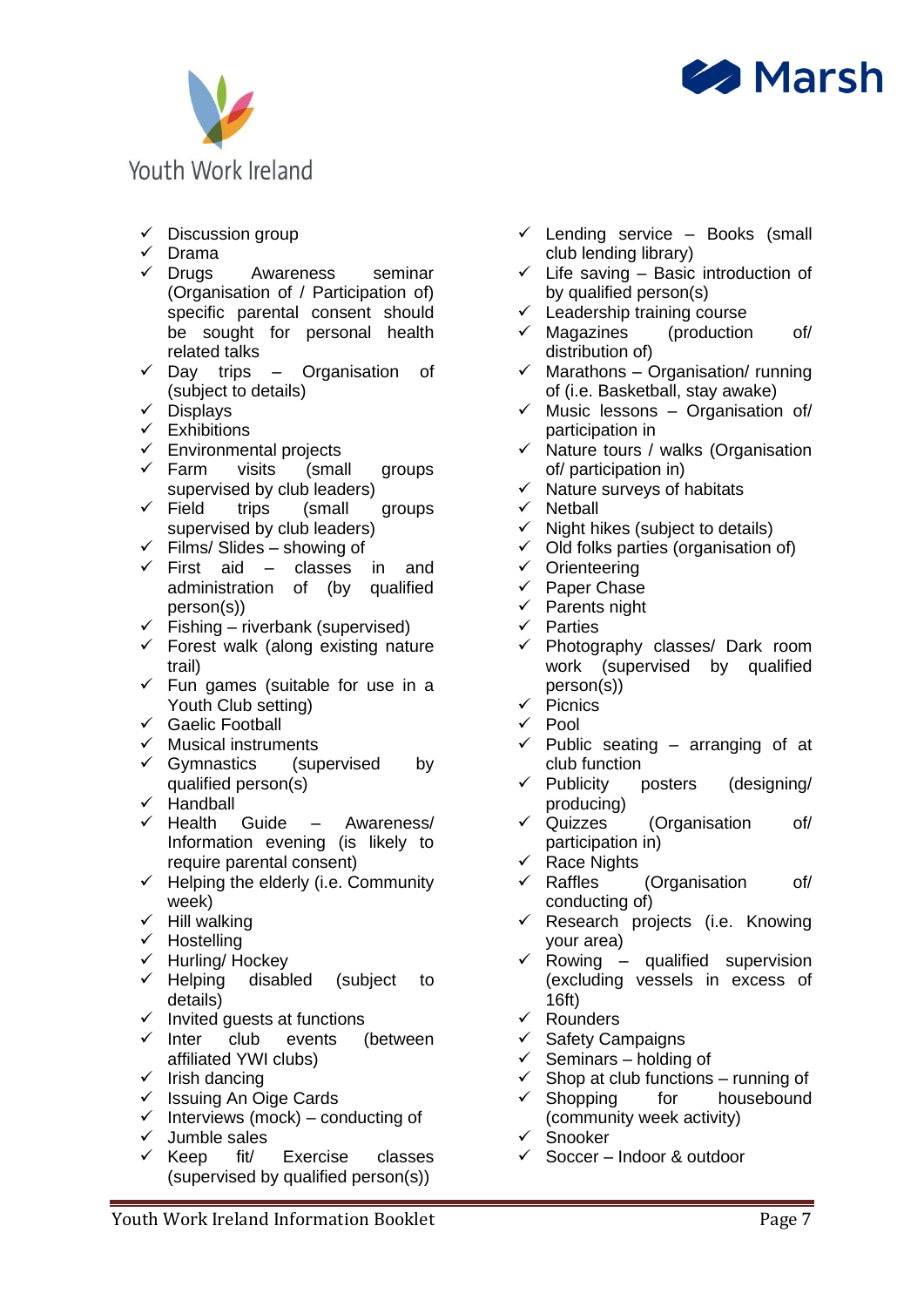



- $\checkmark$  Sponsored activities (subject to details)
- $\checkmark$  Surveys conducting of
- $\checkmark$  Swimming providing life guard on duty at all times and children can swim 25 meters
- ✓ Sale of work
- $\checkmark$  Study trips and visits (small groups supervised by leaders)
- ✓ Tennis / Table tennis
- $\checkmark$  Tourist guide compiling of (for visiting Youth groups)
- $\checkmark$  Tours guided, organising, conducting (for visiting Youth groups)
- $\checkmark$  Track and field events
- ✓ Treasure hunts (subject to details – excludes car hunts)
- ✓ Videos (making/ Showing)
- ✓ Volleyball
- $\checkmark$  Visits to farms, fire stations, factories etc. (supervised)
- $\checkmark$  Wallplanners (making/ selling)
- ✓ Water polo
- $\checkmark$  Zoo/ Wildlife parks (visits to supervised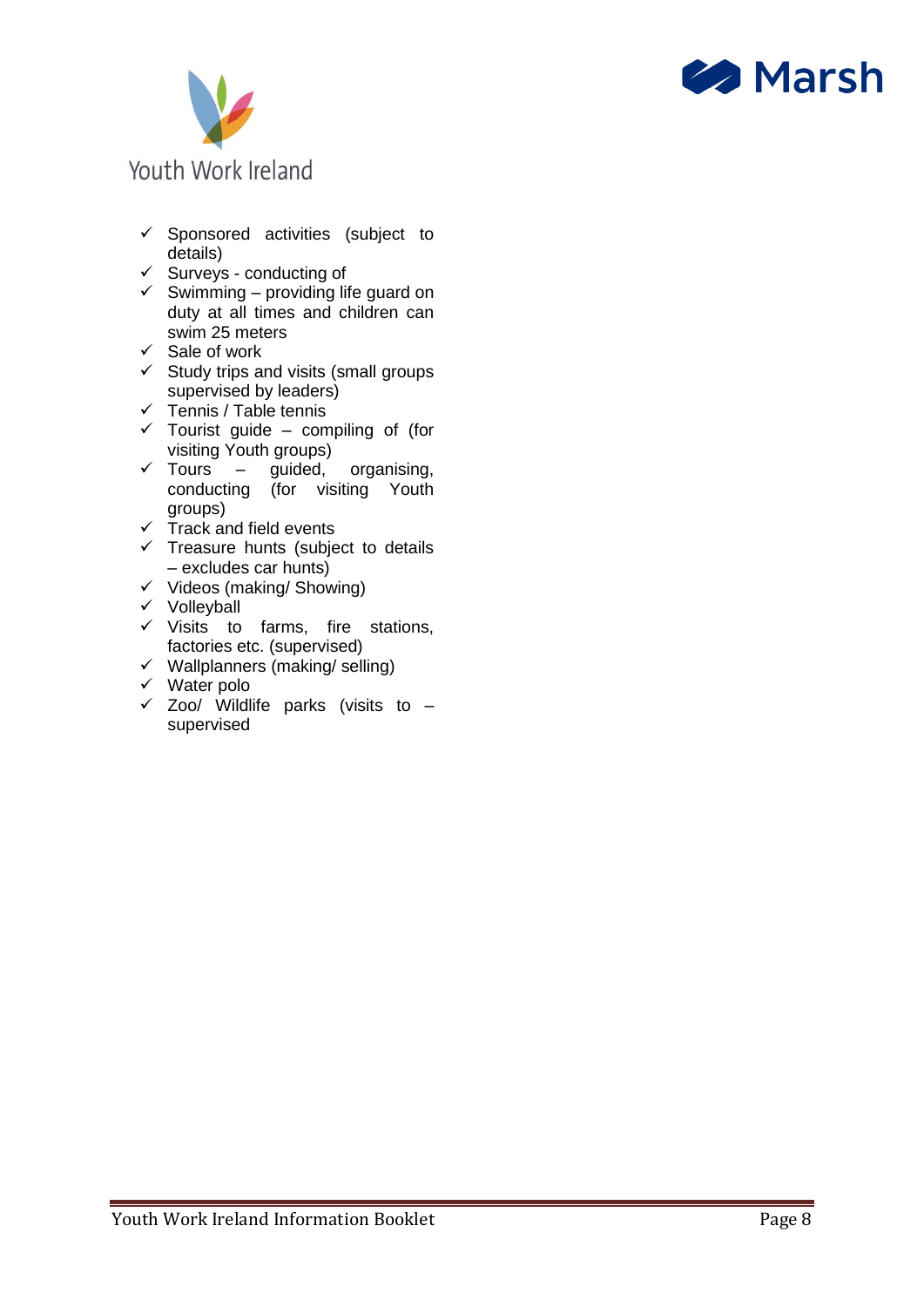



#### **Note:-**

- **Activities not listed are not necessarily excluded and should be referred to your Local Youth Service**
- **Items subject to further details may incur additional premiums.**

#### **Competitions:-**

**The participation of youth club leaders and youth club members in inter-club or YWI organised National competitions are covered by the policy.** 

**Competitions organised by the Local Youth Services are not covered by the policy.**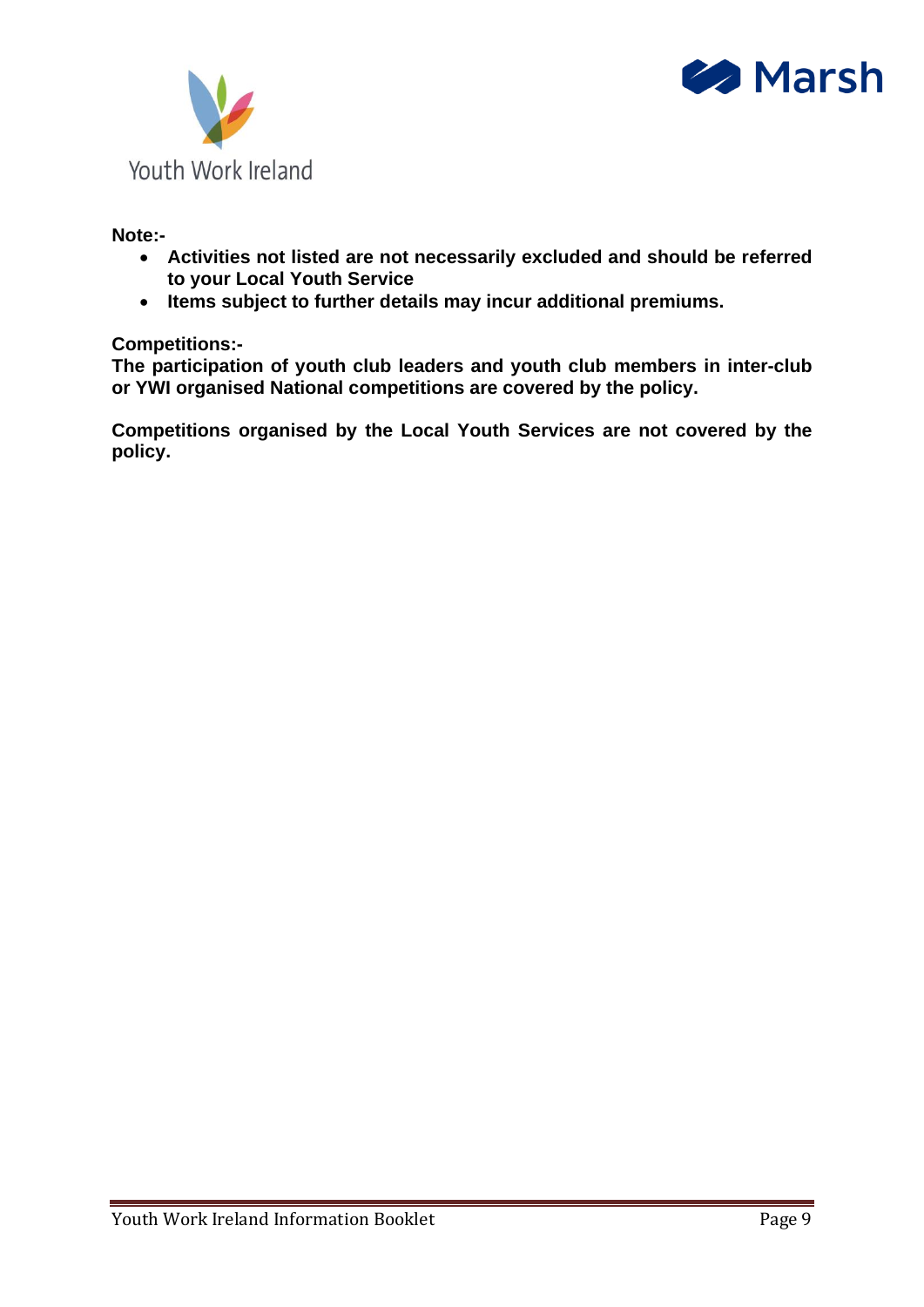



## **TRIPS TO COMMERCIAL ACTIVITY CENTRES**

In respect of visits to the likes of holiday camps (i.e. Butlins), horse riding centres, adventure centres etc. it is important to note that many of the activities offered by these centres are not covered by YWI insurance scheme.

It is therefore imperative that you use a third-party activity centre or facility that have their own insurance in place with a minimum Public Liability limit of €6,500,000 and proof of their insurance is obtained prior to attending the facility.

The YWI insurance scheme operates on the basis that the organisation of the trip to Third Party centre or facility is covered (i.e. travelling as a club group with appropriate supervision). While participating in the activities provided by the Third Party centre any incident which may give rise to a claim must be made against the proprietor's insurance **providing negligence can be established.** 

It should be remembered that a situation could arise where injury sustained is not attributable to lack of care on the part of the proprietor. Let us consider a scenario where "horseplay" between club members results in an accident. In such a case questions regarding supervision and conduct of the club members would arise. Depending on the individual circumstances these may be considered under the terms and conditions of the YWI insurance scheme. Before organising these trips youth clubs are advised to observe and adhere to the following checklist:

- ✓ **Obtain a copy of the Third-Party activity centres or facilities Public Liability insurance which should be to a minimum of €6,500,000 and specifically state that the activities that youths will be engaged in are covered by the policy**
- ✓ **Where Third Party activity centres or facilities require signed Waivers to attending and partaking in the activities, Youth Clubs should obtain a copy of the Waiver and these must be signed by a youths parent or guardian. The Youth Club should never sign a Waiver on behalf of a youth, in circumstances where this is required the Waiver needs to be referred to the Local Youth Service prior or attendance at the Centre**
- ✓ **Once a decision has been taken to organise such a trip the Local Youth Service should be provided with full details along with a copy of the centres Public Liability insurance and Waivers for review and sign off**
- ✓ **Inform club members parents or guardians in circumstances where all or some of the activities in which they will participate are not covered by the YWI insurance scheme**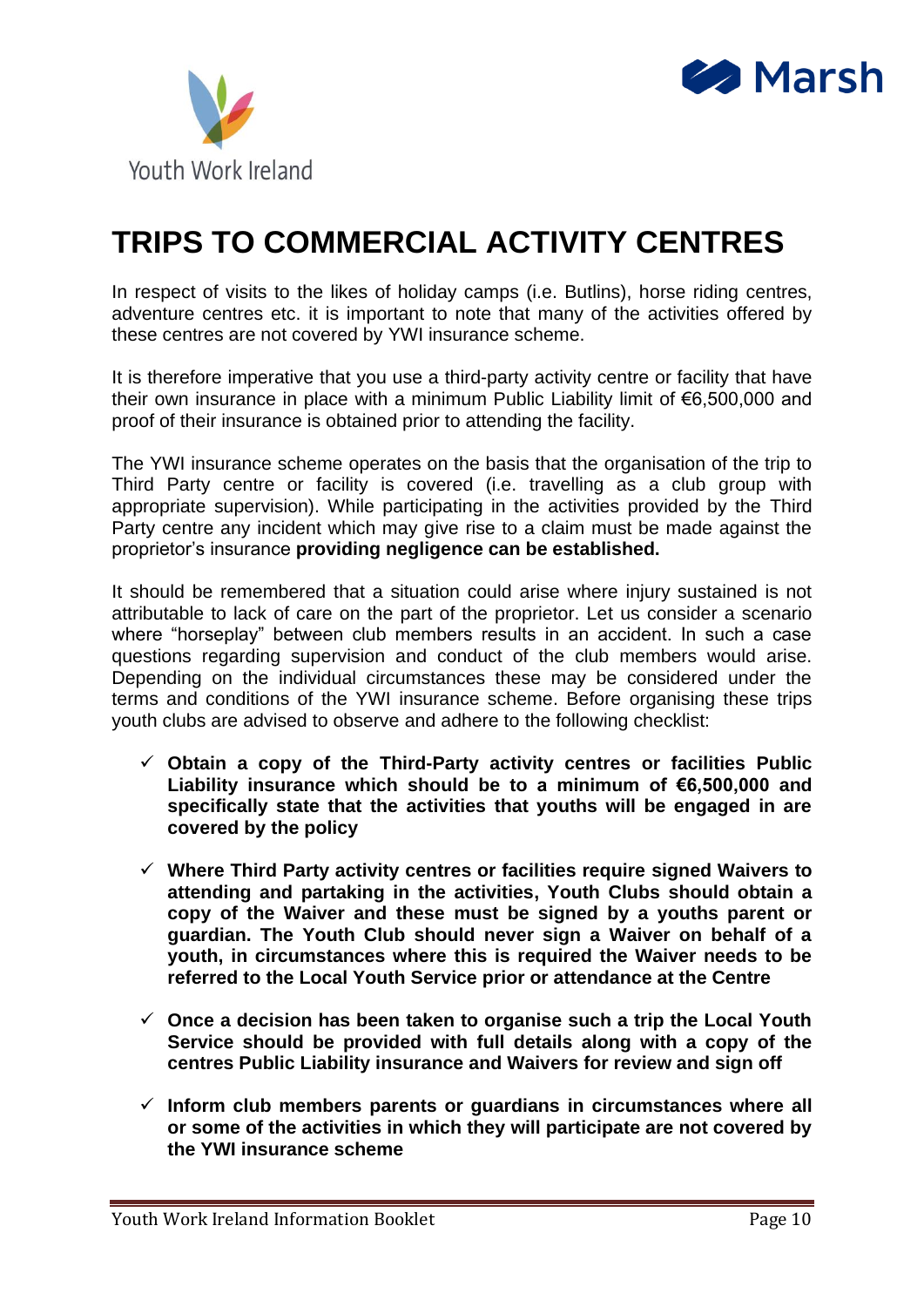



✓ **The Local Youth Service will in turn notify Marsh Ireland and provide them with a copy of the centres insurance and waiver for review** 

**Please note: Some Local Youth Services have adopted a policy which prevents youth clubs from organising these types of activities. At all times clubs and volunteers will need to be mindful of their duties as leaders and should follow relevant local guidelines. Signed consent forms should be in place for all those on the trip including leaders. Further advice should be sought in the first instance from your Regional Youth Service Club Contact.**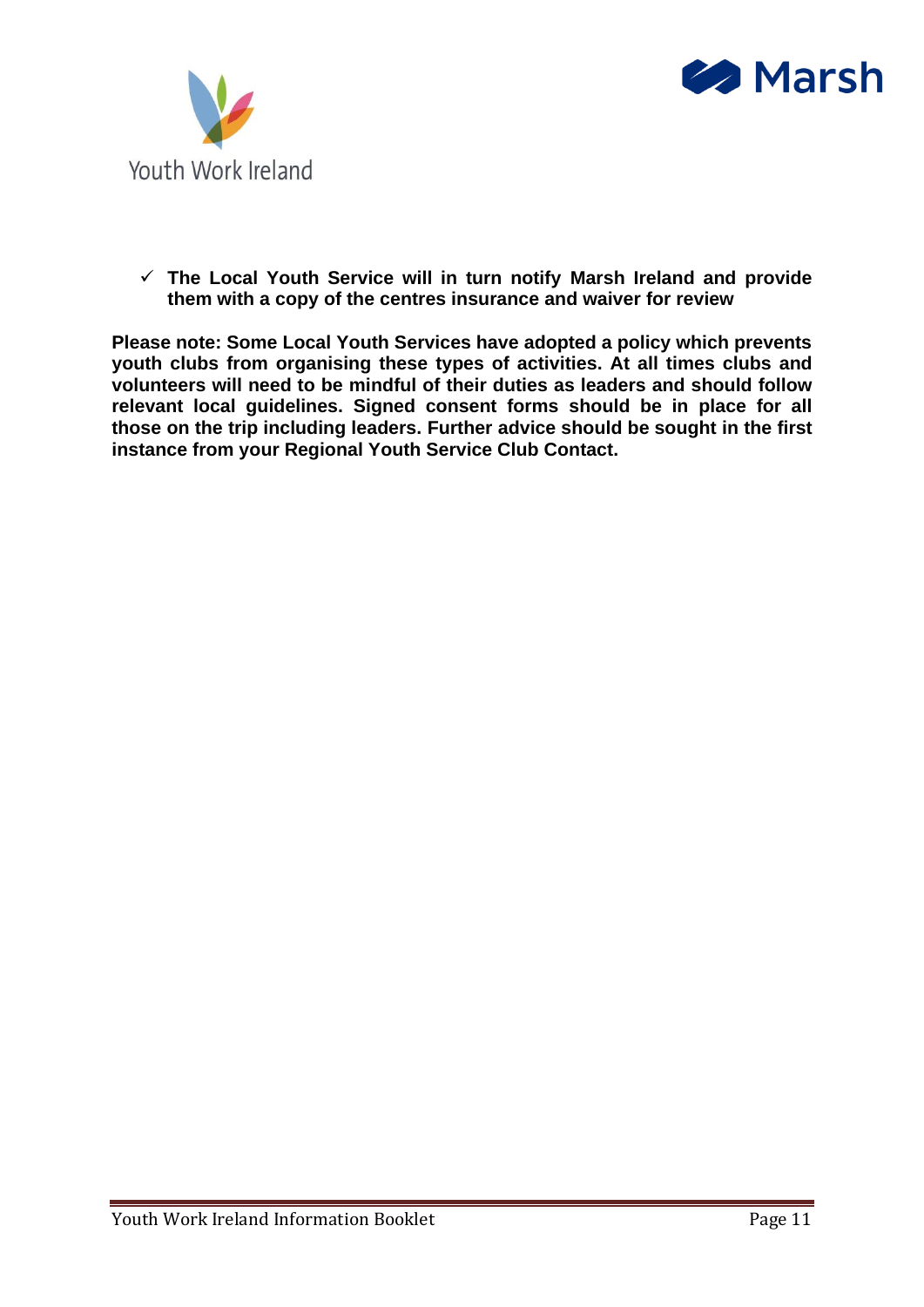



### **ACTIVITIES FOR WHICH ADDITIONAL COVERS ARE AVAILABLE**

**Subject to prior notification and additional information, the YWI insurance scheme can be extended to include the following (however additional costs may be incurred):**

#### ✓ **Summer camps / Projects**

Advise on all activities involved, numbers participating, period of camp / project

#### ✓ **St. Patrick's Day Parades – organisation and / or participation**

Advise on the numbers of floats / marching bands, numbers participating. Ensure any motor vehicles and / or trailers (whether attached or detached) being used for the parade have adequate motor insurance

#### ✓ **Erection of Christmas Trees**

Erection/ Dismantling of tree(s) and /or Lights to be carried out by independent contractors who have adequate insurance, minimum Public Liability to a limit of  $€6,500,000$ . Support stay – wires for tree must be cordoned off by means of barriers

✓ **Public Discos / Concerts – Where non club members attend**  Advise venue, numbers attending, date of event

#### ✓ **Bouncing Castles / Inflatables**

Inflatables should be hired from a reputable company with adequate insurance, minimum Public Liability to a limit of €6,500,000. Ensure safe numbers on castle and appropriate supervision at all times. Ensure the castle is securely tied down and shoes are not worn

#### ✓ **Barbeque/ Campfire**

Ensure a safe distance from any third-party property (minimum 30 meters). Portable fire extinguishing appliances are to be kept available for immediate use. Follow guidelines for ensuring safety (Health and Safety and Basic Food Hygiene apply)

✓ **Any large scale fundraising event (attendance / participation over 500)** Full details to be provided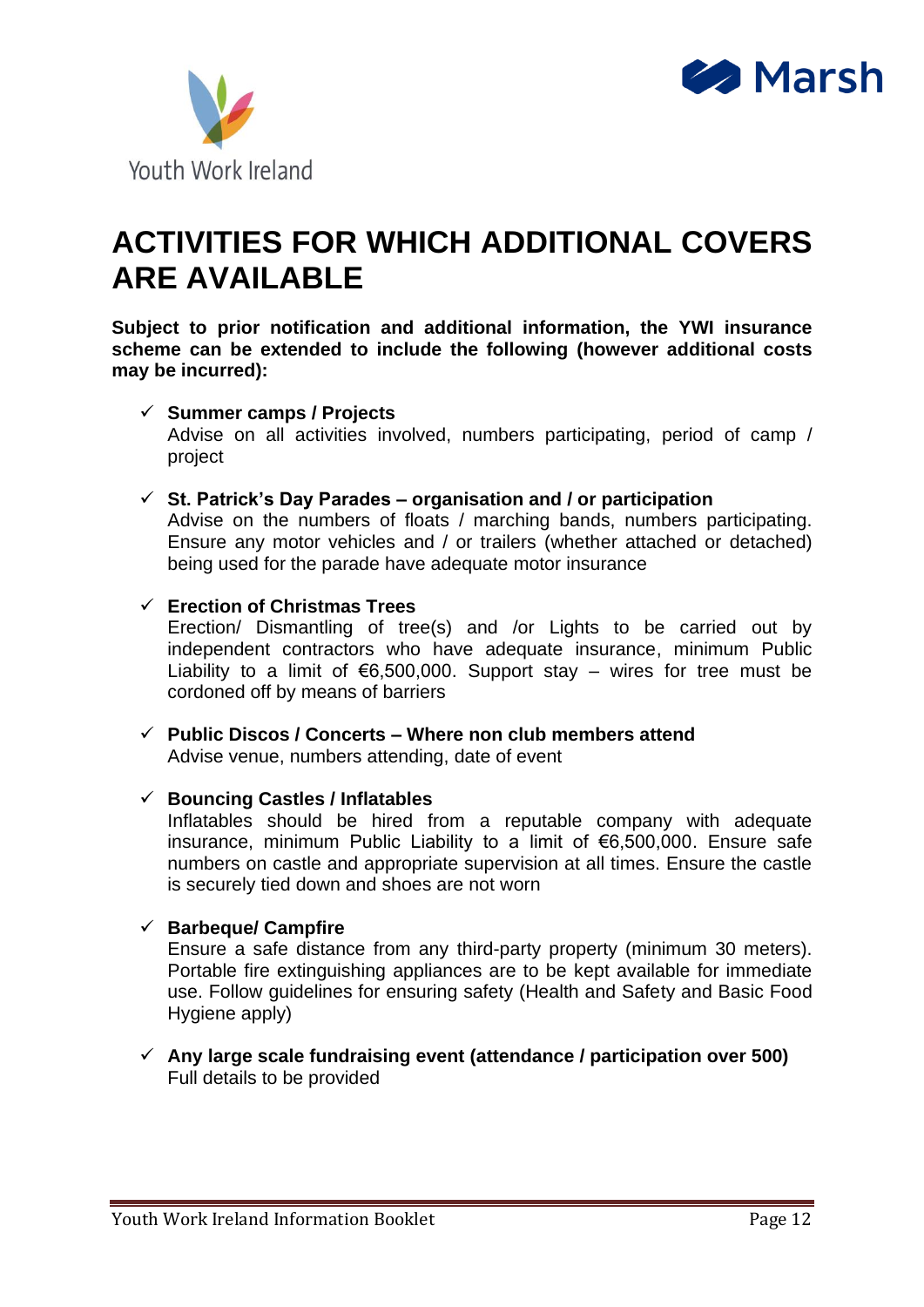



### **EXCLUDED ACTIVITIES WHICH YWI INSURANCE SCHEME WILL NOT COVER**

#### **Activities Excluded under Youth Work Ireland insurance scheme**

- ✓ Abseiling
- ✓ Airsoft
- ✓ Archery
- $\checkmark$  Board Diving
- ✓ Boxing
- ✓ Bubble Soccer / Football
- $\checkmark$  Canoeing (Grade 4 and above)
- $\checkmark$  Cycle racing
- $\checkmark$  Fencing
- ✓ Go Karting
- $\checkmark$  Hang gliding, Paragliding, or parascending
- ✓ Horse racing / Riding / Pony Trekking
- ✓ Jet Boarding
- ✓ Jet skis
- ✓ Martial arts sports
- $\checkmark$  Mountain Biking
- ✓ Mountaineering or rock climbing necessitating the use of ropes and guide
- $\checkmark$  Pot holing and caving
- $\checkmark$  Roller blading / Roller Skating
- ✓ Rope Courses
- $\checkmark$  Rugby / Tag Rugby
- $\checkmark$  Sandboarding
- $\checkmark$  Self-propelled / mechanical vehicle on wheels or Track, including motorcycle, go cart, cars etc
- yo cand called called commonly
- ✓ Skiing
- $\checkmark$  Snorkeling or scuba diving
- $\checkmark$  Water borne craft over 16ft and not propelled by motorised power
- ✓ Water Skiing /Wakeboarding
- ✓ Wrestling
- $\times$  Zip lining
- ✓ Zorbing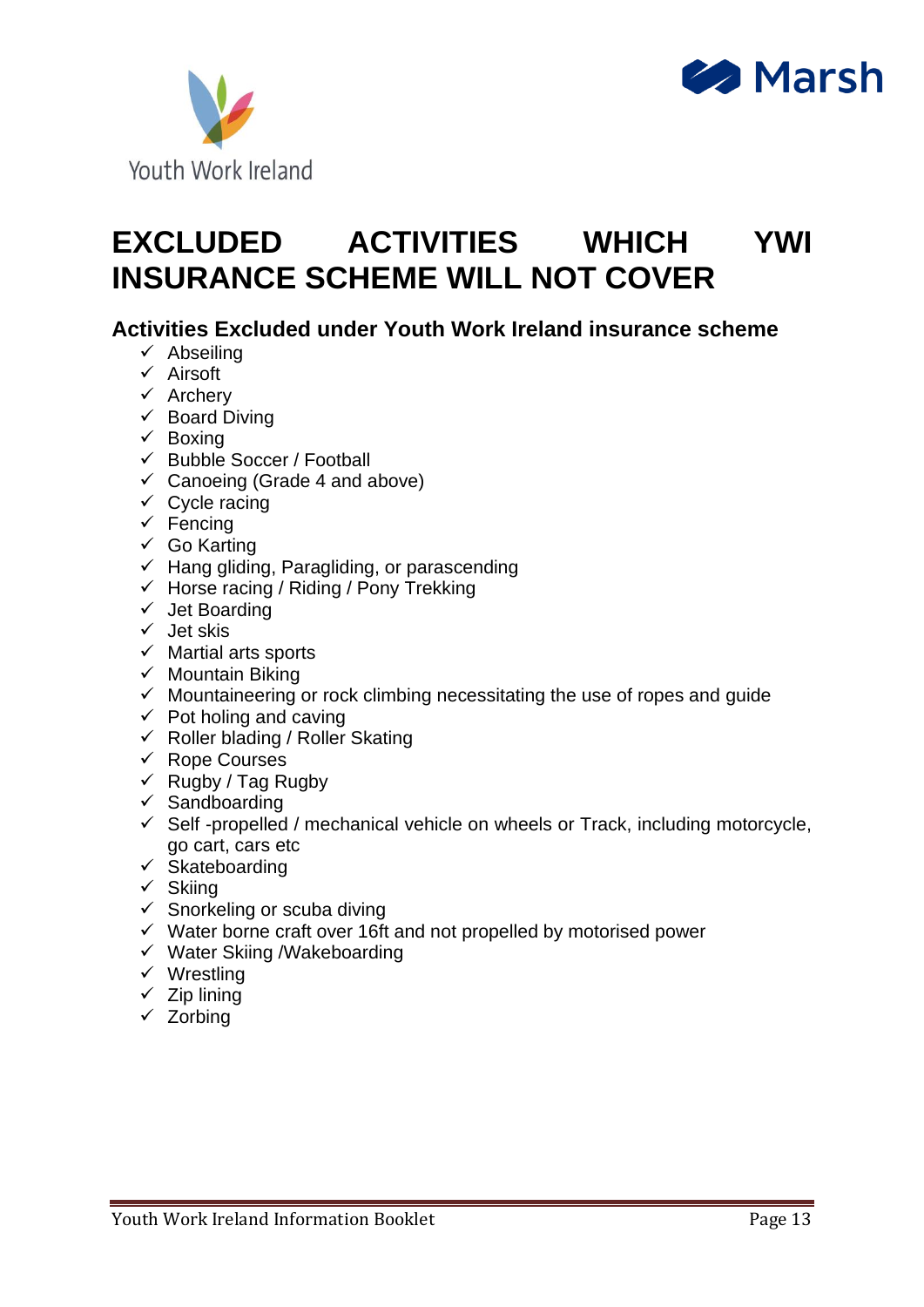



### **WHAT IS NOT COVERED BY THE YWI INSURANCE SCHEME?**

Property Owners Liability of Youth Clubs is not covered. Should a Youth Club own their premises then they must have separate insurance to cover their Public Liability as Property Owners. Should local Youth Clubs wish to insure these items, they should make enquiries through Marsh Ireland on 01-2026000

Equipment or personal belongings of the Youth Club, Youth Club Leaders or its members is not covered. Should local Youth Clubs wish to insure these items, they should make enquiries through Marsh Ireland on 01-2026000

**Travel** to and from the Youth Club is not covered: -

- Should a Youth Club Leader / Parent use their own vehicle to take members to and from club activities, they do so at their own risk which should be covered under their own motor insurance policy.
- Should Youth Clubs use mini buses, coaches or public transport it is important to ensure that the coach operator / owner / hire company has the appropriate motor insurance. Club members or Leaders should **NEVER** be transported in open backed trucks, vans or lorries that do not have fixed seats.
- In all cases the onus is on the Youth Club to establish that all those providing transport have their own adequate insurance cover.

**As a member of the YWI Liability Insurance Scheme a 'Master Policy' is issued to YWI and your group is included on the list of member youth clubs. All the points in this booklet regarding insurance cover are subject to the terms, exclusions and conditions of the master policy. The master policy may be inspected if so desired, on request to YWI. In practice however, you do not need a copy of the master policy and its inspection should not be required.**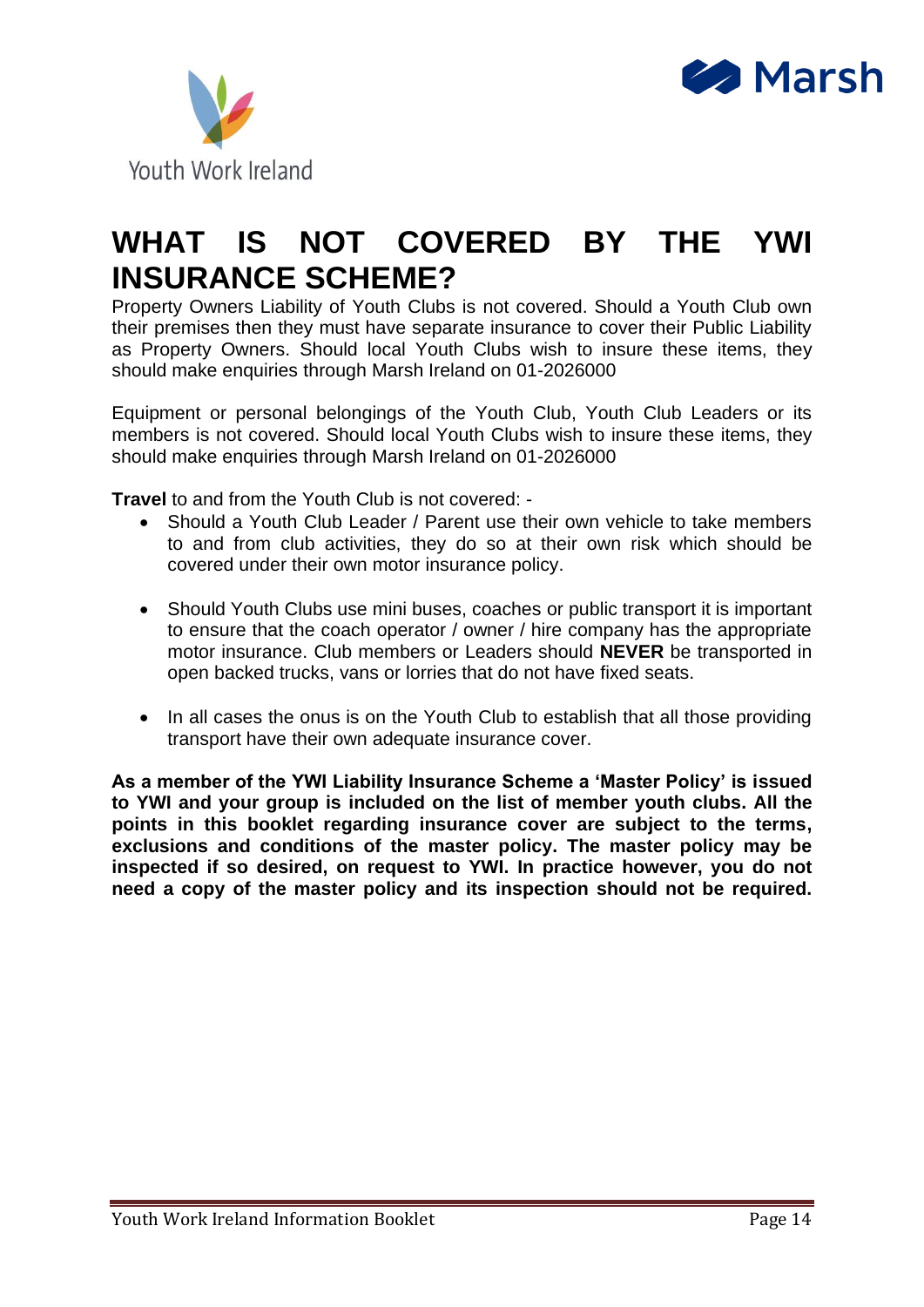



### **INSURANCE QUERIES**

All queries Youth Clubs have in relation to the insurance scheme should be directed to the Local Youth Service and they will be dealt with accordingly, receipt of queries will be acknowledged within 24 hours. In order to ensure the continuance of an efficient service, youth clubs are requested to observe the following procedure.

Whenever possible queries should be presented in writing and include full details. If you wish to apply for cover for a particular event, a set of forms have been designed for this purpose and the relevant form should be completed.

To ensure that all enquiries are co-ordinated, queries, applications etc. should be referred to the Local Youth Service office. The Local Youth Service will forward your query / application to Marsh Ireland for review.

Responses to routine queries are made within 24 hours. Arranging additional insurance cover for activities can take longer and youth clubs are reminded to observe instructions on application forms regarding the period of notice required by Local Youth Service. Failure to work within this timescale could lead to a situation where insurance cover is declined by our insurers. Adequate lead in time should be given to the planning and preparation for all programmes and activities.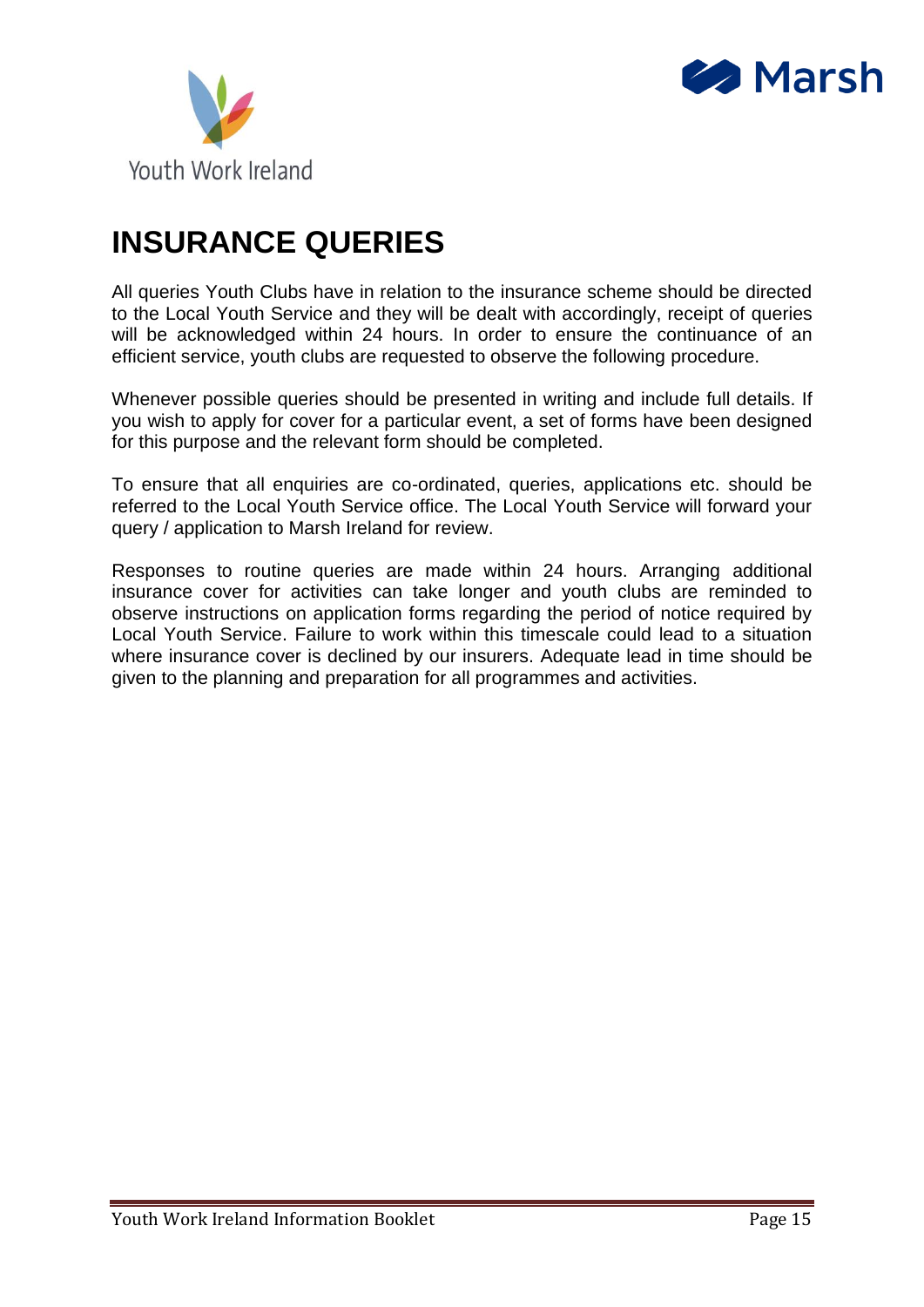



### **LIABILITY INSURANCE FREQUENTLY ASKED QUESTIONS**

#### **1. To what locations / areas does the policy relate to?**

The policy relates to accidents or incidents which may occur in or around any premises the Youth Club use and whilst away from the premises undertaking any activities which are carried out with full knowledge and authority of the Youth Club. The policy relates to incidents which occur within Ireland, Northern Ireland, Great Britain, the Isle of Man or the Channel Islands. If you are undertaking activities outside of these areas, please contact your Local Youth Service office.

#### **2. How can the Youth Club be held legally Liability for accidents?**

Youth Clubs can be held Legally Liable for accidents where: -

- There are defects in premises, furniture, equipment or other property
- There is a failure to take reasonable care to avoid accidents to visitors, Leaders, Members or other members of the public
- There is a failure to ensure that goods supplied (including food and drink) are fit for the purpose for which they are intended.
- There is a failure to exercise adequate supervision of young persons
- There are deliberate acts of Abuse against young people in the care of the Youth Club

#### **3. How does the Public Liability policy protect the Youth Club?**

The policy protects the Youth Club in respect of their legal liability resulting from claims brought against them as a result of their alleged negligence in respect of bodily injury to members of the public (this includes youth club members and leaders) and damage to Third Party Property to a limit of €6,500,000 any one occurrence.

#### **4. Does the Policy Cover any Accident or Incident?**

Some accidents are inevitable and in order to have a successful claim the injured party must be able to prove that injury or property damage resulted from the negligent action (or inaction) of another. The policy covers only the Liability at law which means that for any person to succeed in an action they must be able to prove, in a court of Law if necessary that the organisation, its employee or voluntary worker was negligent and that this negligence was the cause of and/or contributed to the injury or damage.

#### **5. Does the Policy Only Cover Claims Following Negligence?**

No. The policy also covers Liability at Law which may arise as a result of either Nuisance or Trespass but most claims made are in respect of Negligence. In addition the policy does not exclude deliberate acts of Abuse against members of the Youth Clubs.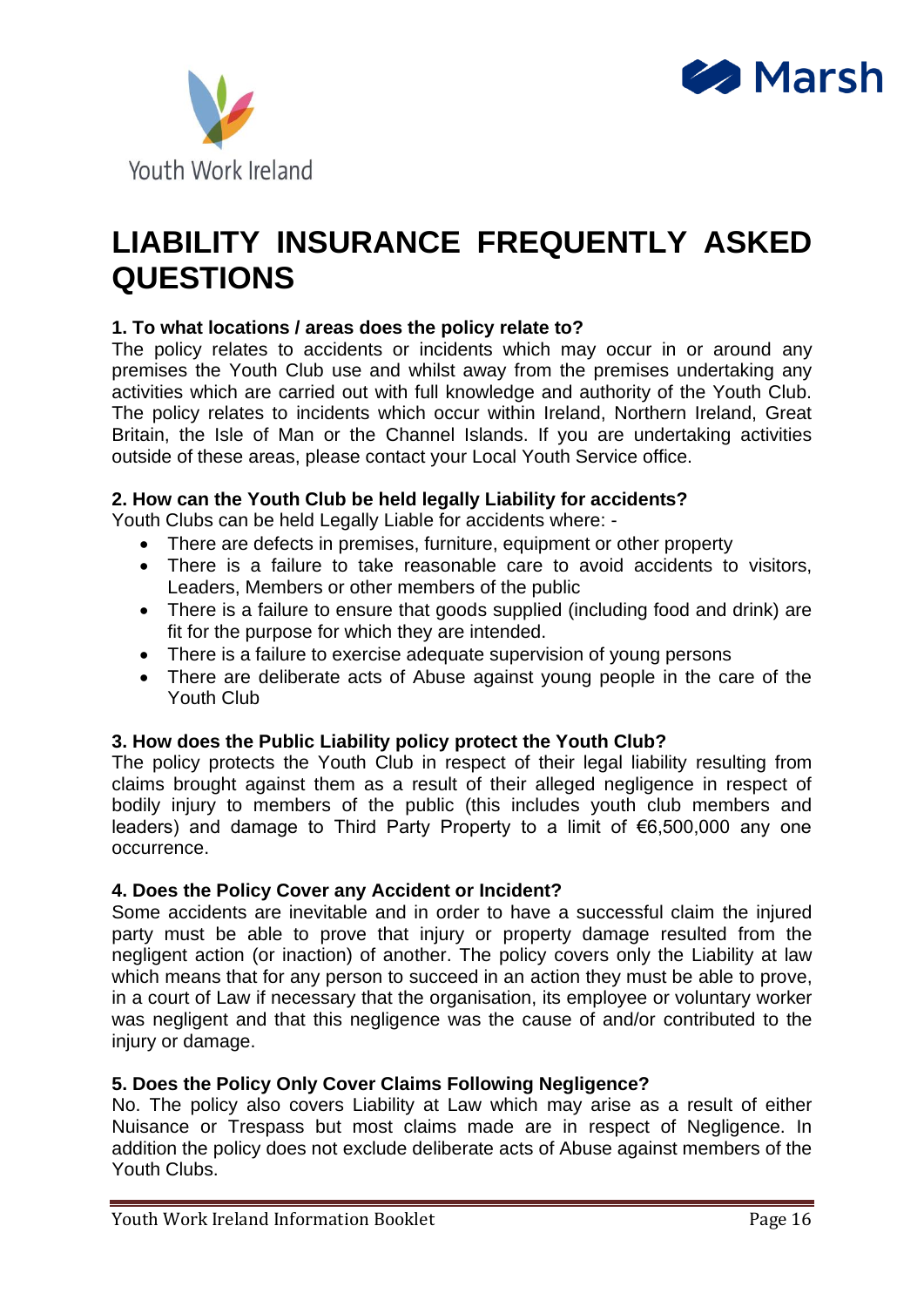



#### **6. What is Negligence?**

Negligence has been defined in law as "the omission to do something which a reasonable person would do or doing something which a prudent and reasonable person would not do". A "reasonable person" has been defined as the ordinary person in the street. Determination of what a reasonable person would do in a case is made by a judge.

#### **7. What is meant by a Duty of Care?**

Every person or group in society has a duty to take reasonable care:

- That the premises, grounds, furniture and equipment are safe and free from any defect likely to cause injury or damage.
- In the exercise of duties and undertakings failure to fulfil the required duty of care resulting in injury or damage may invoke a liability to provide compensation.
- Youth leaders have an enhanced duty of care towards young in their care this is described in various documents and training including your Safeguarding and Child Protection Guidelines (Policies and Procedures).

#### **8. Does the policy cover deliberate acts?**

As a general No as for the policy to operate there has to be Accidental bodily injury illness or disease or loss or Damage to property, however one exception to this is allegations in respect of acts of Abuse towards the Club Members.

#### **9. What about legal fees and other costs?**

The policy includes all legal costs and expenses incurred in the defence of any claim as well as damages and costs awarded against the Youth Club but subject to the Limit of Indemnity.

A person taking a legal action against the Youth Club which fails will be responsible for their own costs.

#### **10. Who decides the question of liability?**

The Court, however cases may be settled out of court on the recommendation of the Insurers and our legal advisors as to awards and costs.

#### **11. What does member to member liability mean?**

At law one member of a Youth Club cannot succeed in a legal action against the Youth Club or another member of the Youth Club on the basis that he / she is in effect suing him / herself. To overcome this legal impediment the inclusion of a member to member extension in the policy provides an indemnity to each individual giving them leave to pursue or defend any action in their own right.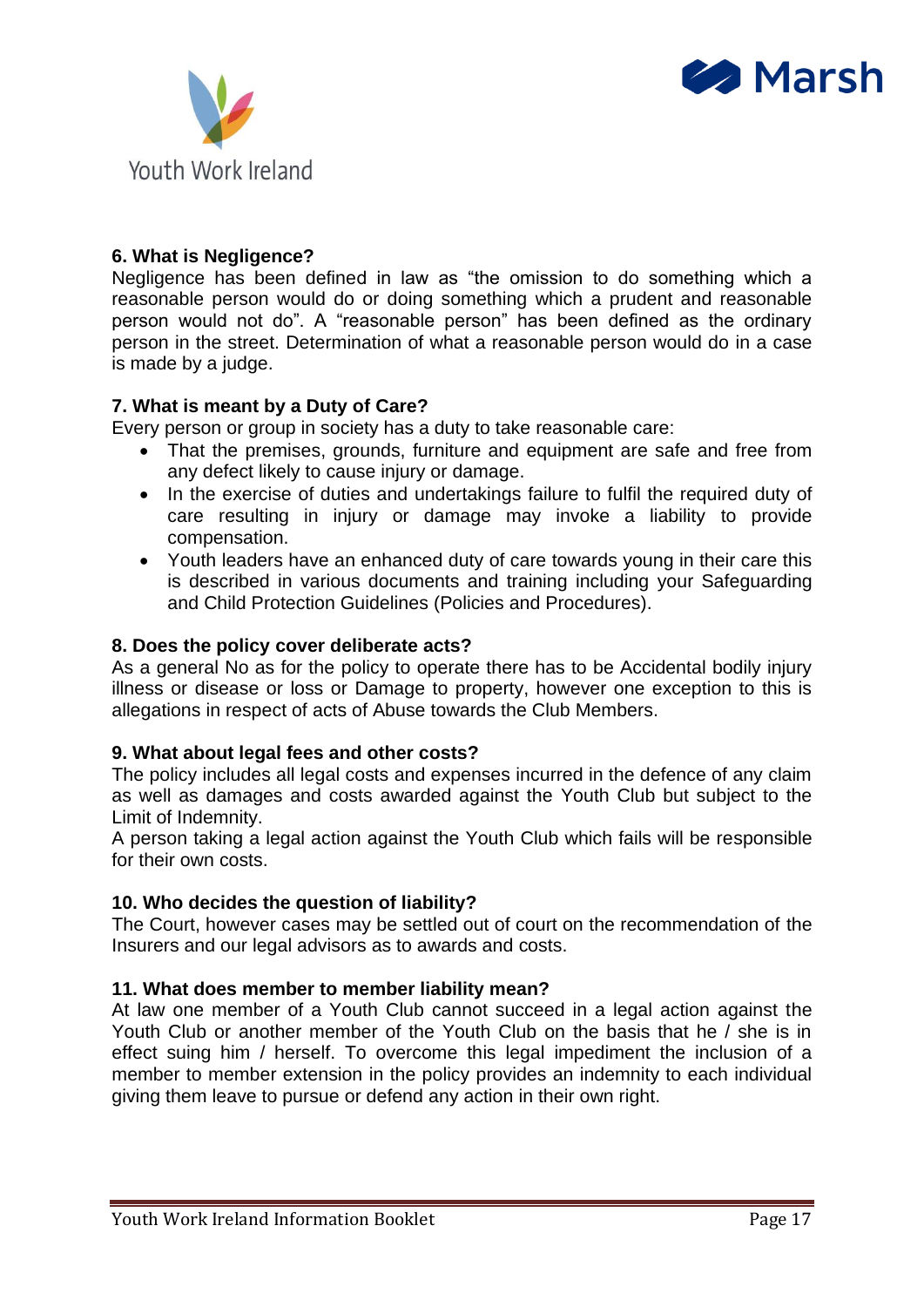



#### **12. Does the policy cover advice given or professional services rendered?**

The YWI insurance scheme has been extended to include cover in respect of allegations of negligence, breach of duty of care, defamation for Youth Work Ireland and Affiliated member Youth Clubs

#### **13. Do we need insurance if we are using premises belonging to someone else?**

Yes. The person who owns the premises should have insurance for liability which he / she can incur as a result of their negligence (example defects in the premises), however, the group will still need insurance for the undertaking of activities carried on in those premises.

For example: injuries to members of your Youth Club not arising from defects in the premises e.g. if you spilt water on the floor and did not attend to it and a member (or Third party) slipped and injured themselves they may have a valid claim against the Youth Club as organiser of the activity.

#### **14. Do Users of our premises require their own liability insurance?**

Yes. It is good and prudent practice to insist that all outside groups produce satisfactory evidence of insurance, with indemnity to principal and / or yourselves, before they are permitted to use your premises. If a member of the outside group is injured on your premises solely due to negligence of the organiser of the activity (and not yourself) they will most likely sue both the organiser and you (as the property owner). If the outside group does not have insurance this could result in you having to compensate the injured party and /or incur unnecessary legal costs in defending yourself.

#### **15. If a club member leaves during a supervised Youth Club trip with or without the permission of a supervisor / leader and has an accident, is the insurance cover still valid?**

Yes. If permission has been given the supervisor / leader should satisfy themselves that the Youth is competent and responsible to carry out the particular task or errand.

#### **16. If the youth club employs an individual to provide a service (e.g. Painting, decorating, cleaning etc.) does the policy cover its legal liability for accidents resulting in this situation?**

No. However, should members of the Youth Club undertake painting, decorating and cleaning, this event, as an organised activity of the Youth Club, would not be excluded. If the Youth Club is to employ people for such tasks they should ensure they are contracting a reputable company who have their own insurance with an indemnity to principal / the Youth Club.

**17. Does the policy provide cover for a Youth Club Leader or Member if they sustain an injury due to a defect in the premises being used for a club activity?** If the youth club or Youth Work Ireland are found to be legally liable for the accident then the policy will operate. If the fault of the accident rests with the landlord then the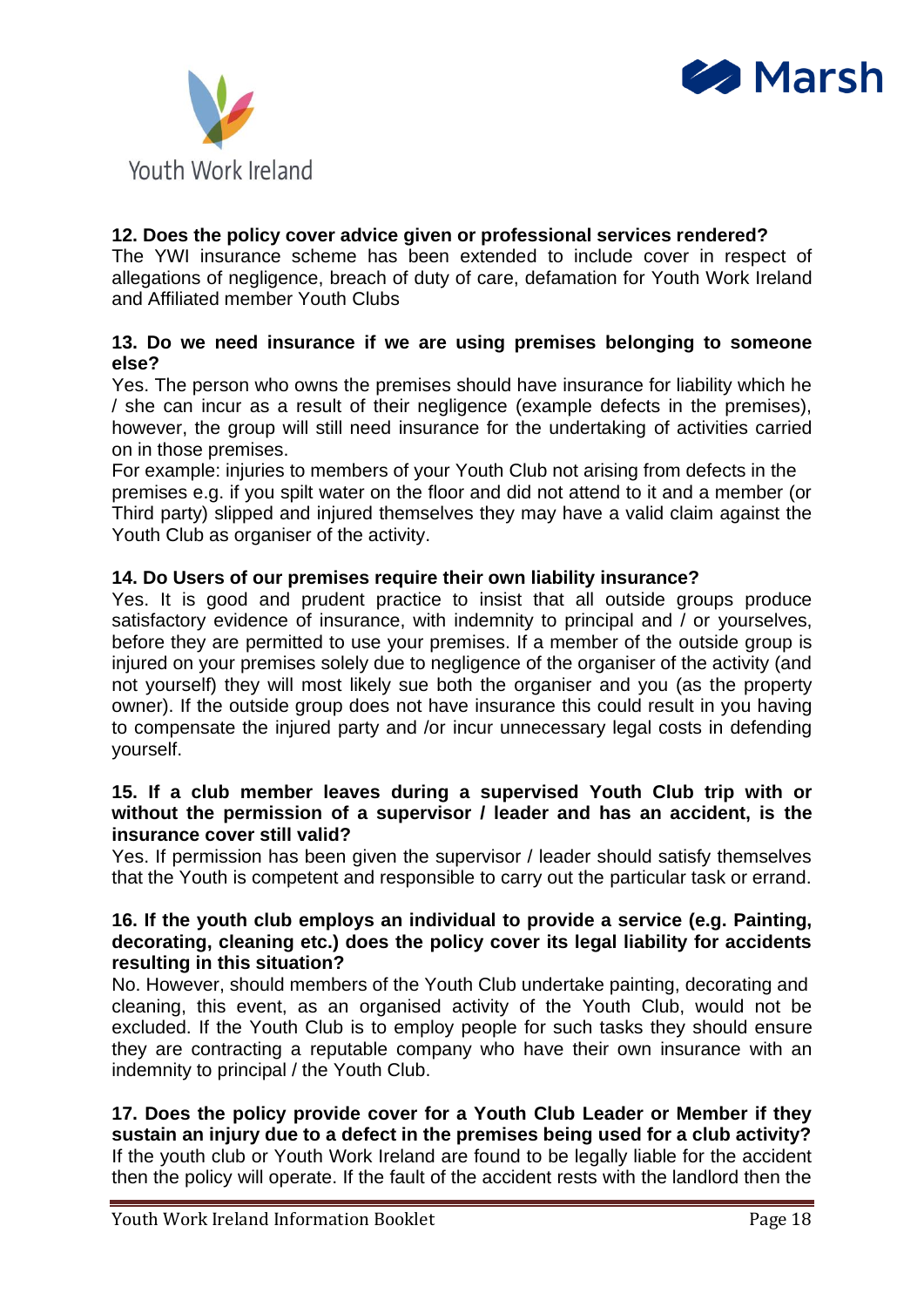



injured party will have a case against the landlord. Occasions may arise where the liability for the accident could be shared between the landlord and the Youth Club. Ultimately, the answer to this question lies in court on the presentation of facts.

#### **18. If there is no leader present at an activity but approval had been given for the activity to take place, with a person deemed suitable by the leader in charge, is insurance cover still valid?**

Yes. However, there is always an obligation on the Youth Club to take all reasonable care and to act responsibly. It should also be clear to young people, parents and club leaders who is in charge at any given time.

#### **19. Who is responsible for ensuring that the premises being used for Youth Club activities conforms to the fire and safety regulations and what implications does this have for insurance cover?**

Unfortunately there is no uniform answer to this question. However, should the matter be of concern the Youth Club should contact their local Fire Officer and discuss the matter with him / her. It is suggested that these enquiries should be directed through the landlord should there be one.

#### **20. When a Youth Club organises a camping trip are there particular conditions which apply to insurance cover, for example, in relation to cooking?**

No. However, in relation to cooking, leaders or older club members should take responsibility for this. Appropriate controls should be in place, and where using portable cooking appliances all those using the appliances such be familiar with the safe use of such appliances.

#### **21. When accidents occur during Youth Club activities are club committees or leaders deemed automatically responsible?**

No. At no stage should a committee of youth leader accept responsibility for accidental bodily injury or damage to property. The club committee and its leaders should be seen to be caring and concerned about the particular event and report the matter immediately to Youth Work Ireland. If a claim is made, whether the Youth Club is responsible or not, Marsh Ireland will deal with the proceedings.

#### **22. Does a minimum age apply for insurance purposes in respect of Youth Club members?**

No.

#### **23. If a Youth Club decides to hold a public disco in a hotel, do special insurance arrangements need to be made?**

Yes. Details of disco must be advised to YWI in advance of the event. In addition, the hotel may ask you for evidence of your insurance cover.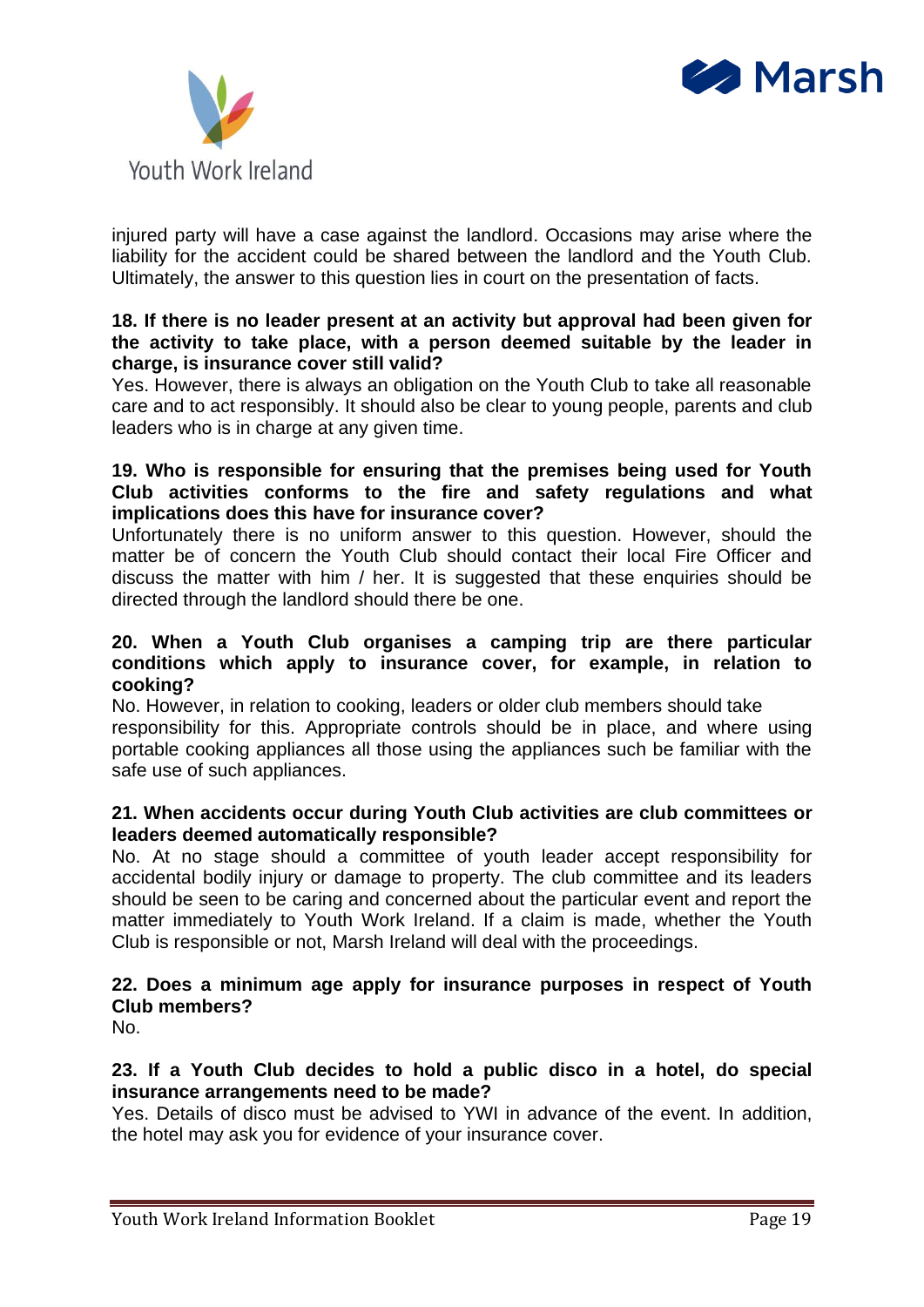



#### **24. Is it possible for a Youth Club to arrange insurance for a summer project being organised by a local community organisation, community development group, residents association or others?**

No. Should a residents association arrange an event it is the responsibility of that association to purchase the appropriate insurance cover. Should the Youth Club participate in an event organised by the residents association it may be necessary for the Youth Club to produce evidence of insurance to the residents association, however this is unlikely. A Youth Club can only organise insurance on its own behalf. If a group advise they cannot arrange cover on their own behalf they can contact Marsh Ireland on 01-2026000 to arrange their own cover.

#### **25. While Youth Club members are waiting outside the club premises before it is open for a club meeting and an accident occurs which results in a member being injured, does the policy cover this?**

Yes. Once again we would stress that the Public Liability insurance will deal with accidental damage or accidental injury where the Youth Club is legally liable. If it is not legally liable for an accident there is no need for the Youth Club or its insurers to compensate the injured party.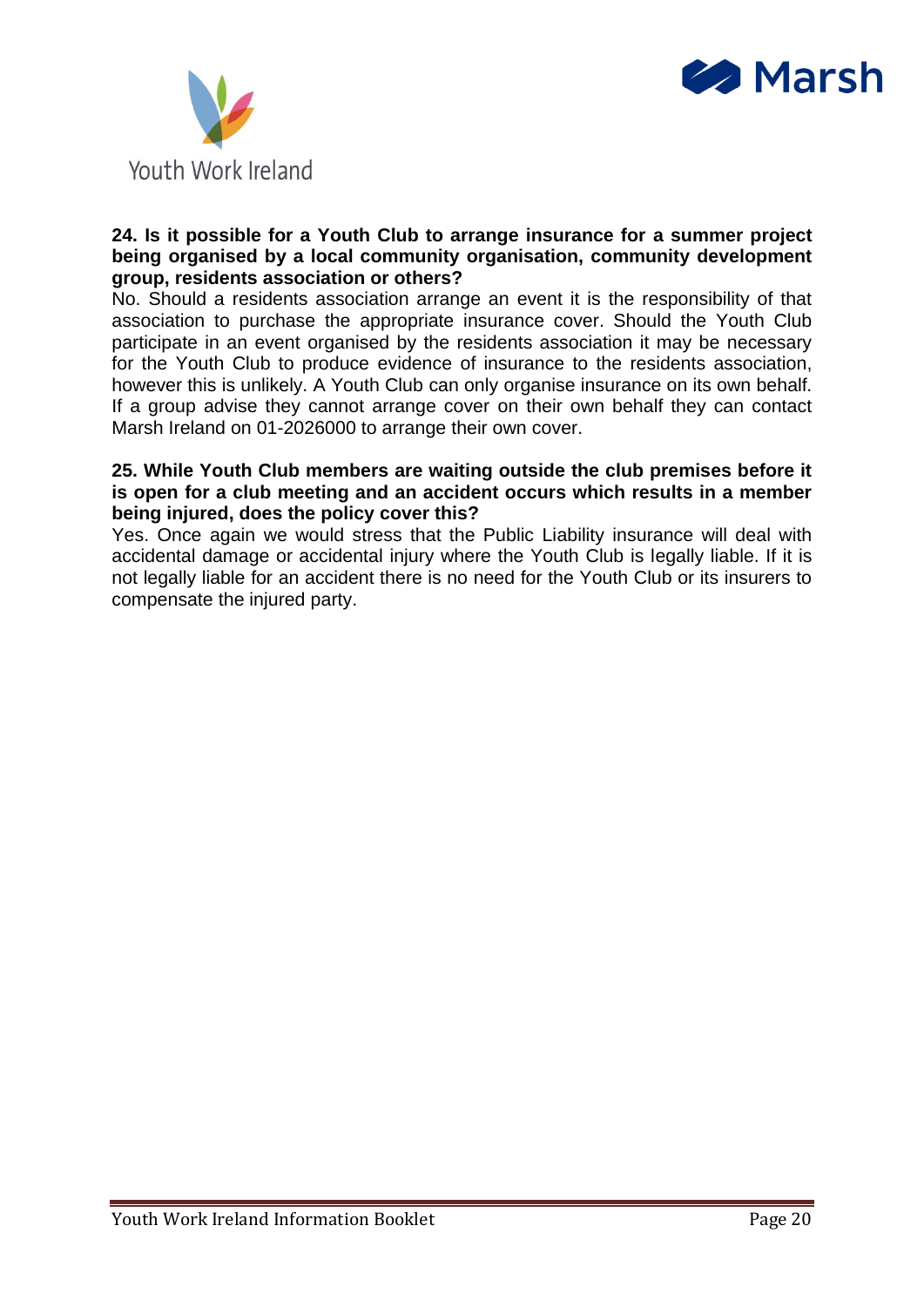



#### **SAFETY**

Most accidents don't happen – they are caused. Make sure that the premises you occupy is safe, clean, tidy and that all equipment when not in use is properly stored.

#### **PREMISES**

- All exits should be clearly marked and kept free from obstruction.
- Suitable fire extinguishers should be deployed about the premises. These should be maintained annually. Make sure everybody knows how to use them.
- Lighting must be adequate at all times, even when discos are taking place.
- Where indoor sports such as indoor soccer, badminton, volleyball etc. takes place, make sure protruding radiators, all sharp edges and items of furniture are guarded.
- All electrical safety literature should be studied.
- Plugs wired correctly, sockets not overloaded and dry powder fire extinguishers should be kept handy.

#### **EQUIPMENT**

- Do not allow equipment to be lying about the premises where it could be damaged or cause an injury.
- Electrical and gas appliances should be treated with caution and regularly serviced.

#### **MEMBERS AND VISITORS**

• Keep an accurate attendance register, as this is the only proof of attendance in the event of an accident. A separate register must be kept for visitors and prospective members.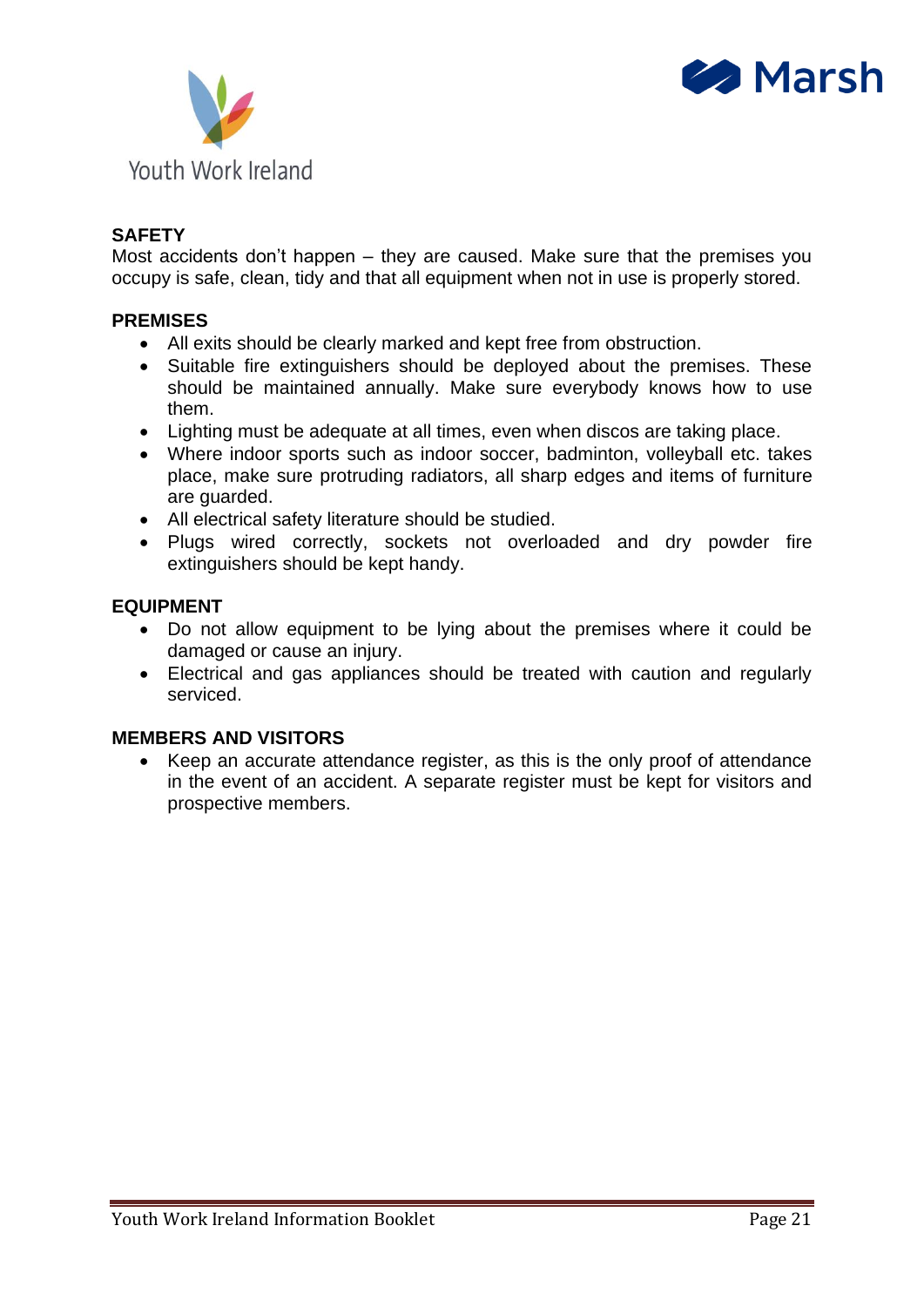



#### **PLANNING AN EVENT**

Under Legislation all entertainment events are classed as work activities and therefore are subject to the Safety, Health and Welfare at Work Act 2005 and the various Regulations under it. An organiser has a duty to ensure that any premises (including grounds or other open spaces) have a means of access and egress and any plant, equipment and substances are safe and without risk to the health of Leaders, Members or members of the public. In addition the Health and Safety Authority regard persons who make use of Volunteers as Employers and Volunteers as Employees and therefore volunteers require the same level of training information and protection as employees.

During the planning of any event it is important to give consideration to:-

#### • **Contractual Agreements**

Carefully check all Contractual Agreements as some can place onerous responsibility on you which perhaps should be catered for by the supplier

#### • **Communications**

There should be clear lines of communication between those organising and those with areas of responsibility. If an event is spread over a large site or more than one floor of a building it is recommended to have a central control point with a specified person to take overall control with responsibility to summon emergency services if necessary, with location of nearest public telephone known or charged mobile phone accessible. In addition consideration should be given to how to communicate to the public if the need arises.

#### • **Planning the venue**

The following should be considered:-

 $\checkmark$  Are buildings large enough with sufficient entrances / exits for numbers?

- $\checkmark$  Are exits clearly marked?
- $\checkmark$  Are there sufficient fire extinguishers?
- $\checkmark$  Do exhibitors or stall-holders need to bring in equipment?
- $\checkmark$  Are doorways wide enough for such equipment? Are there awkward steps or corridors?
- ✓ Are there sufficient numbers of people to help unload?
- $\checkmark$  Will the vehicles used need to be brought close to the entrance and what are the traffic implications?

#### • **Crowd Control / Supervision**

Supervision is key to any youth related activities and it is imperative that there is adequate supervision to ensure that the welfare and safety of the youths can be maintained at all times. In order to ensure crowd control safety the following should be considered:-

 $\checkmark$  Adequate means of escape including ensuring fire exits are unlocked

 $\checkmark$  Cordoning off Hazardous Areas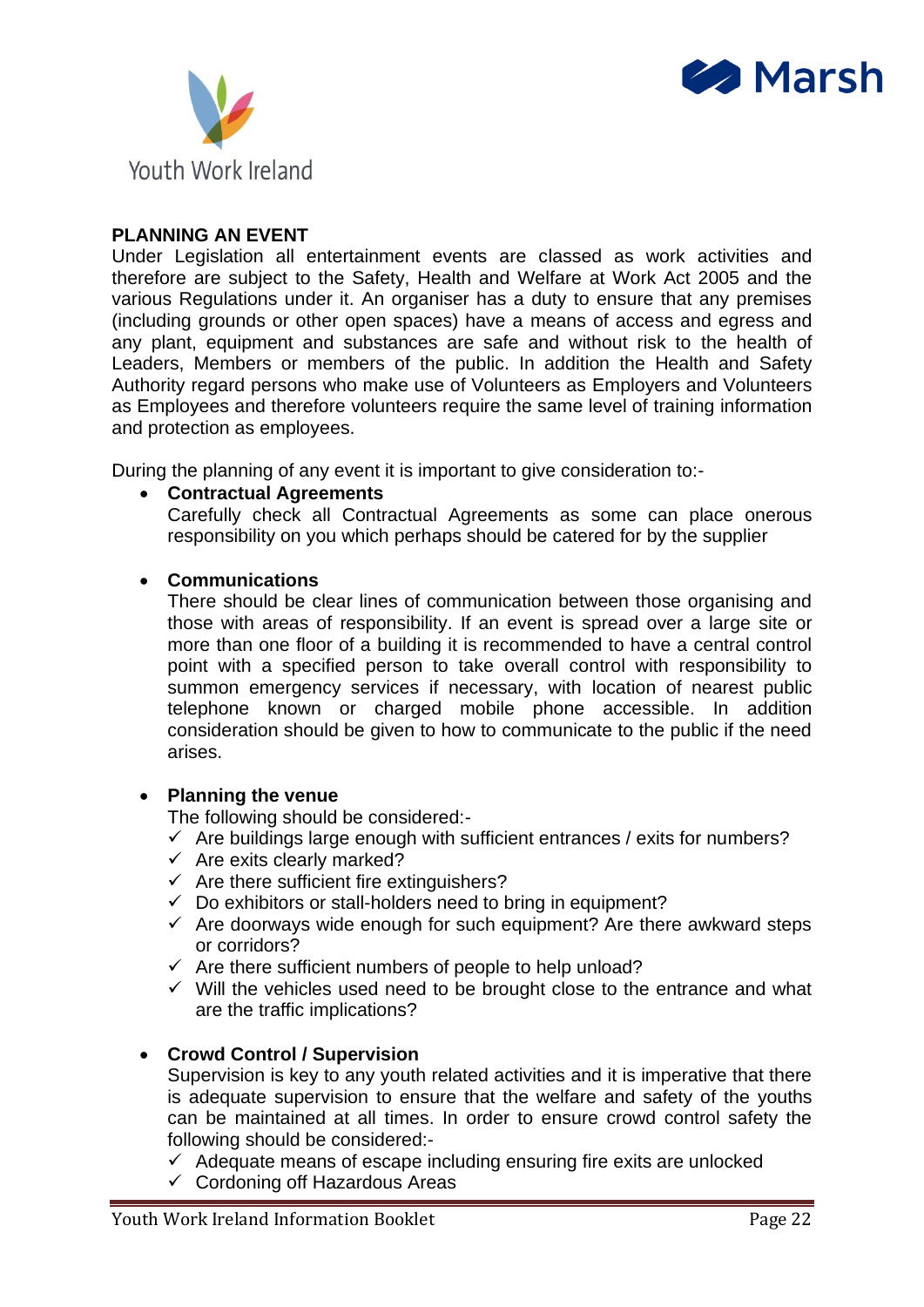



- $\checkmark$  Provision of Adequately trained marshals
- $\checkmark$  Emergency Evacuation Procedures

#### • **First Aid**

A Risk Assessment must be undertaken to assess the First Aid provisions required, based on the numbers attending and the nature of the activities involved. Provision may range from a simple First Aid Box to a number of First Aiders or attendance by Ambulance Brigade or The Order of Malta. All marshals and Leaders must be fully aware of the extent and location of First Aid Facilities. An emergency plan must also be in place in the event of someone having to be taken to hospital or needing emergency treatment.

#### • **Food and Drink**

Provision of food and drink at an event can lead to food poisoning which is on the increase and the requirements of the Food Safety Authority of Ireland Act 1998 and the European Communities (Hygiene of Foodstuffs) Regulations 2006 must be considered.

The FSAI provides guidance notes for training on these requirements.

#### • **Cash Handling**

Consideration needs to be given before the event to both the safe keeping of any cash itself and also the safety and welfare of those collecting, handling and banking money. It is important to have relevant safe / cash box depending on the level of cash involved with a float and takings should be removed to a safe place on a regular basis during the course of the event. Selling tickets in advance will reduce the cash on the day of the event itself. Remember the safety of people is always more important than the protection of money.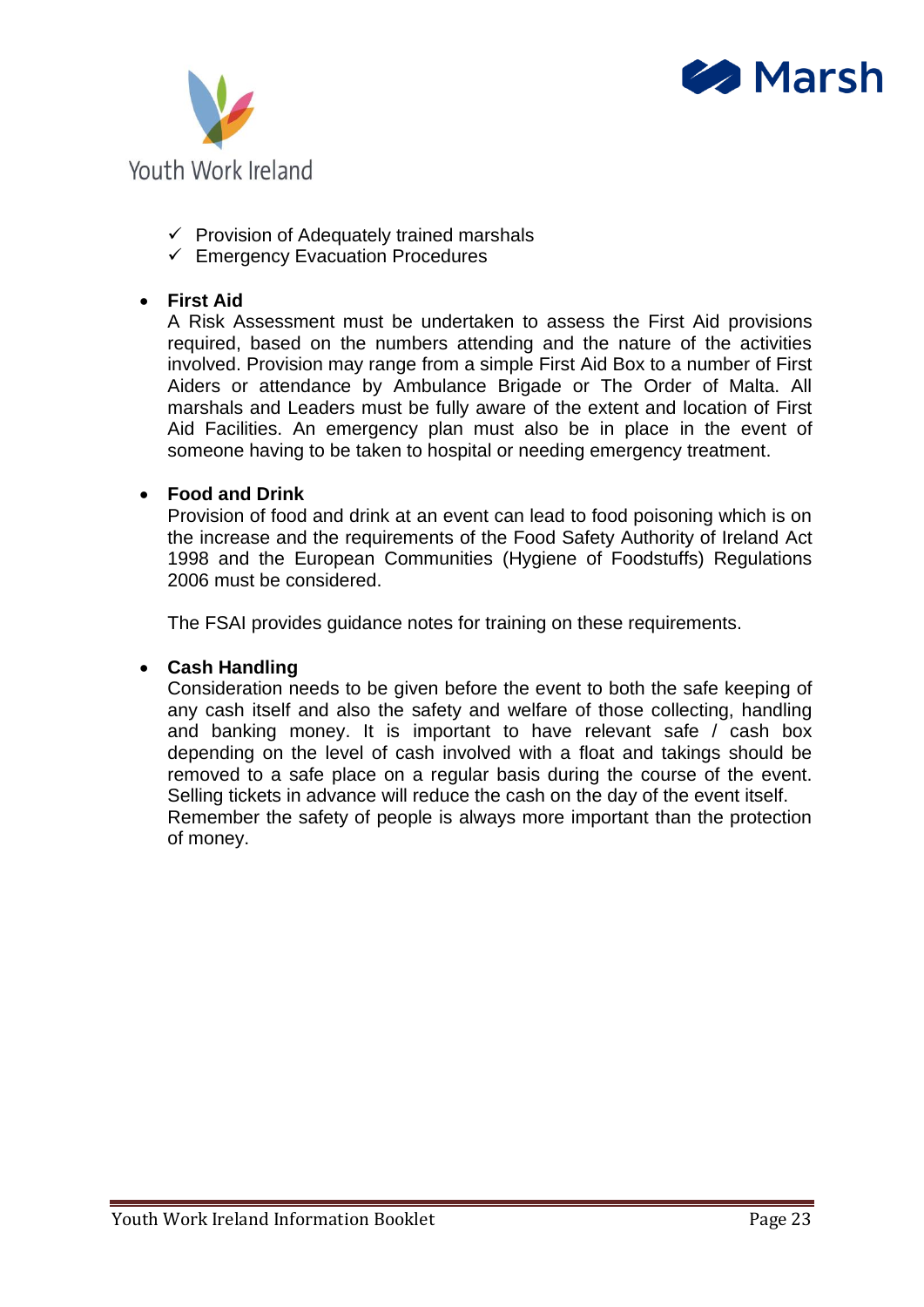



### **VISITS AND OUTINGS**

#### **Risk Assessment**

Undertaking Risk Assessment should be starting point to identify potential risks and put appropriate control measures in place. Depending on the outing this should either be as desk out in place will need to be monitored and adjusted during the trip if deemed necessary.

#### **Areas to consider when undertaking the risk assessment:-**

#### **Staff Volunteer / Youth Ratios**

Upmost importance to ensure sufficient numbers of staff and / or volunteers to cope with the numbers of youths and a general rule is that higher numbers of adults are required for trips away adults will be required to deal with any emergency while remaining adults will look after the youths.

#### **The Journey**

Consideration must be given to the mode of transport. Checks need to be made that, where appropriate, vehicles are fitted with seatbelts and that access is possible for wheelchair users. The length of the journey and the need for refreshment and toilet breaks needs to be taken into account.

#### **Medication and First Aid Facilities**

Length and nature of trip must be considered when deciding the level of first aid skill and equipment required. As a rule the party should be self sufficient without having to rely on obtaining medical supplies on route. A thorough investigation must be undertaken of the proposed destination to be considered bearing in mind the particular group.

#### **Contingency Planning**

A risk assessment should be considered for things not going to plan, such as vehicle breakdown. It is essential that leaders have adequate means of communication such as mobile phones and that there are people who can be contacted to sort emergency arrangements.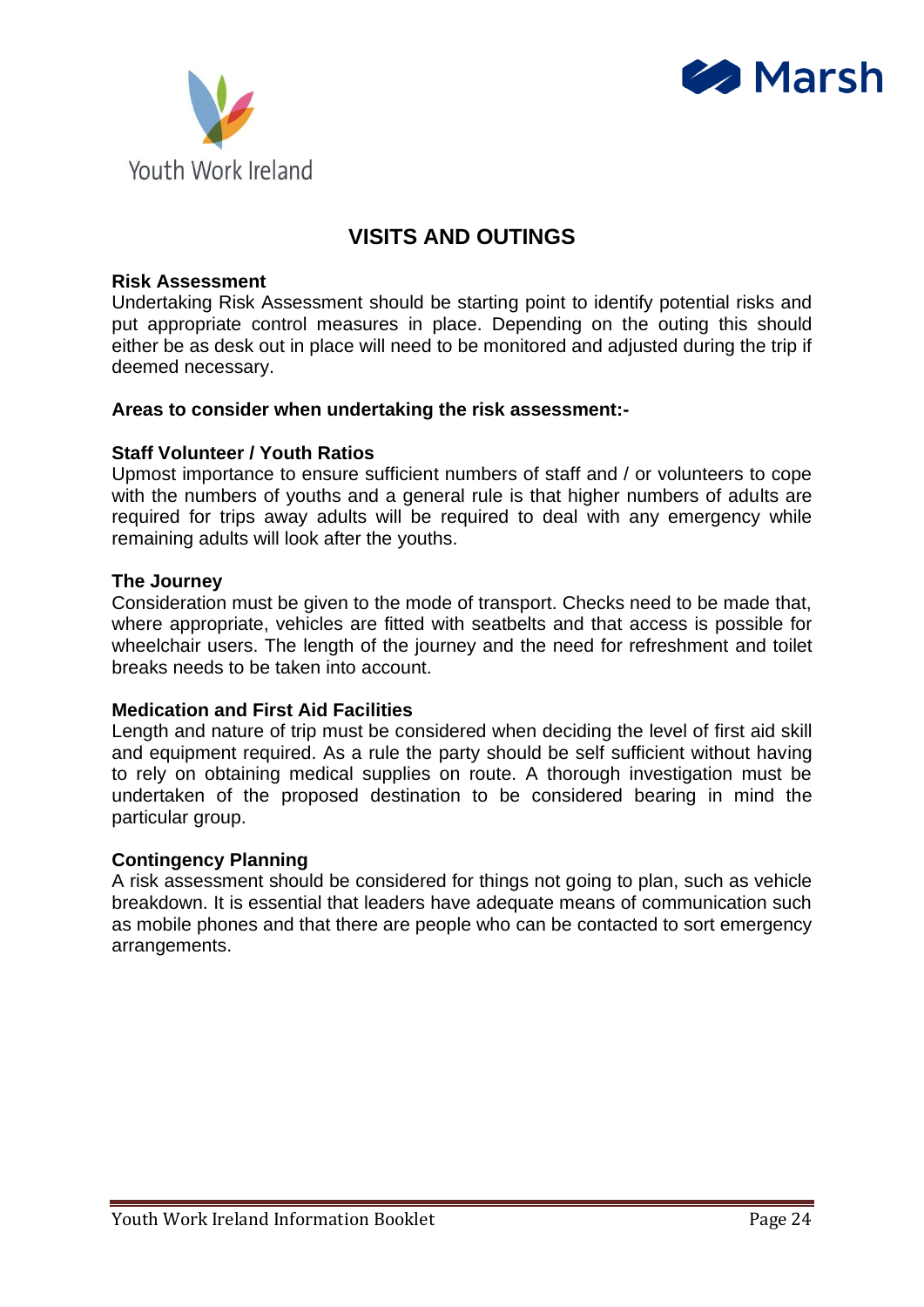



### **CLAIMS PROCEDURES**

Keep a written record of every incident noting witnesses regardless of whether you feel the club is liable as the absence of liability will not necessarily preclude the possibility of a claim.

#### **What are the basic rules when an accident occurs?**

- 1. Immediately notify all incidents which may give rise to a claim to Local Youth Service. For fatality or serious accident immediate verbal report must be made to Youth Work Ireland. This enables Marsh Ireland / Irish Public Bodies Mutual Insurance to send out their own investigators immediately.
- 2. Record the exact situation and condition of the locus of an accident as part of the written report. Inspect as quickly as possible after the incident and relevant details recorded in writing. A photograph of the accident may later prove invaluable.
- 3. Always consider action required to prevent recurrence of the incident.
- 4. All relevant information should be written down immediately whilst facts are still fresh in the memory even when it appears that the injured person or family does not wish to pursue a claim. Any delay in recording the facts may cause a loss of evidence.
- 5. What information do we give about accidents?
	- a. Circumstances:
	- b. Describe events leading up to the accident including what the injured person was doing
	- c. What happened and why did it happen
	- d. Who was supervising / Was the correct level of supervision in operation
	- e. If the injury occurred during an activity was the injury foreseeable e.g. prolonged rough play

#### **Witnesses:**

- Who saw the accident
- Obtain detailed signed statements where the accident is serious e.g. involving an eye injury or fracture
- What was said afterwards

#### **IMPORTANT:**

#### **BEFORE TAKING A STATEMENT FROM A CHILD WHO MAY BE INVOLVED IN THE ACCIDENT YOU SHOULD GET PERMISSION FROM THE PARENTS OR GUARDIANS.**

#### **Place of Accident:**

- Inspect it immediately Was equipment involved? Was it in good order?
- Retain any evidence for inspection
- Photograph or sketch